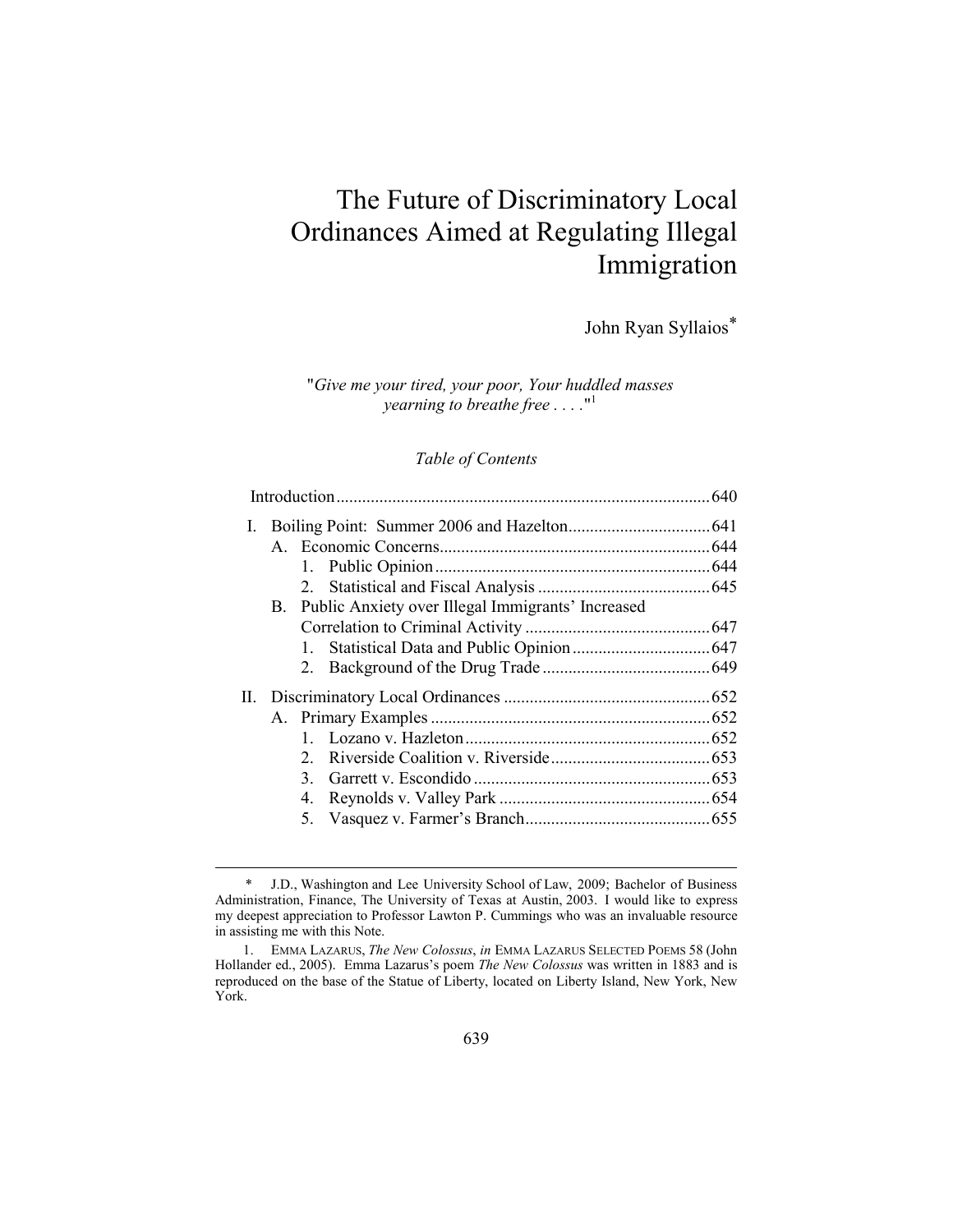| 2                                                              |  |
|----------------------------------------------------------------|--|
|                                                                |  |
|                                                                |  |
|                                                                |  |
|                                                                |  |
|                                                                |  |
|                                                                |  |
|                                                                |  |
| B. Federal Budget Allocations Spent on Enforcing Drug Laws 667 |  |
|                                                                |  |

### *Introduction*

In 2006, a new type of illegal immigration legislation began appearing in cities across the nation.<sup>2</sup> Growing anti-immigrant public sentiment had been putting increasing political pressure on local municipal governments to take action against illegal immigrants.<sup>3</sup> That same year, city councils across the country began drafting ordinances that singled out illegal aliens.<sup>4</sup> Aside from being intentionally discriminatory, these ordinances have been

 <sup>2.</sup> *See* Robert Tanner, *Illegal Immigration Now a Local Problem,* TULSA WORLD, July 20, 2006, at A12, *available at* http://www.tulsaworld.com/news/article.aspx?subjectid= 13&articleid=060720\_Ne\_A12\_Illeg37342&archive=yes ("Tired of waiting on federal action, states and municipal governments have passed their own laws . . . most of which make life harder for undocumented workers and demand that employers, law enforcement officers and even landlords act as the front line.") (on file with the Washington and Lee Journal of Civil Rights and Social Justice).

 <sup>3.</sup> *See* Kristina M. Campbell, *Local Illegal Immigration Relief Act Ordinances: A Legal, Policy, and Litigation Analysis,* 84 DENV. U.L. REV. 1041, 1041 (2007) ("During the summer of 2006, as the U.S. House failed to move forward to complete legislative action, frustrations by anti-immigrant activists led to a small number of cities and towns attempting to enact restrictions and prohibitions against illegal immigrants at the local level.").

 <sup>4.</sup> *See* Oren Dorell, *Towns Take Aim at Illegal Immigration,* USA TODAY, Aug. 14, 2006, at 3A, *available at* http://www.usatoday.com/news/nation/2006-08-14-townsimmigration x.htm (citing efforts of city councils in Hazleton, Allentown, Shenandoah, and Mount Pocono, Pennsylvania; Riverside, New Jersey; Gadsden, Alabama; Kennewick, Washington; Escondido, California; and Avon Park and Palm Bay, Florida, to pass ordinances targeted at illegal immigrants) (on file with the Washington and Lee Journal of Civil Rights and Social Justice).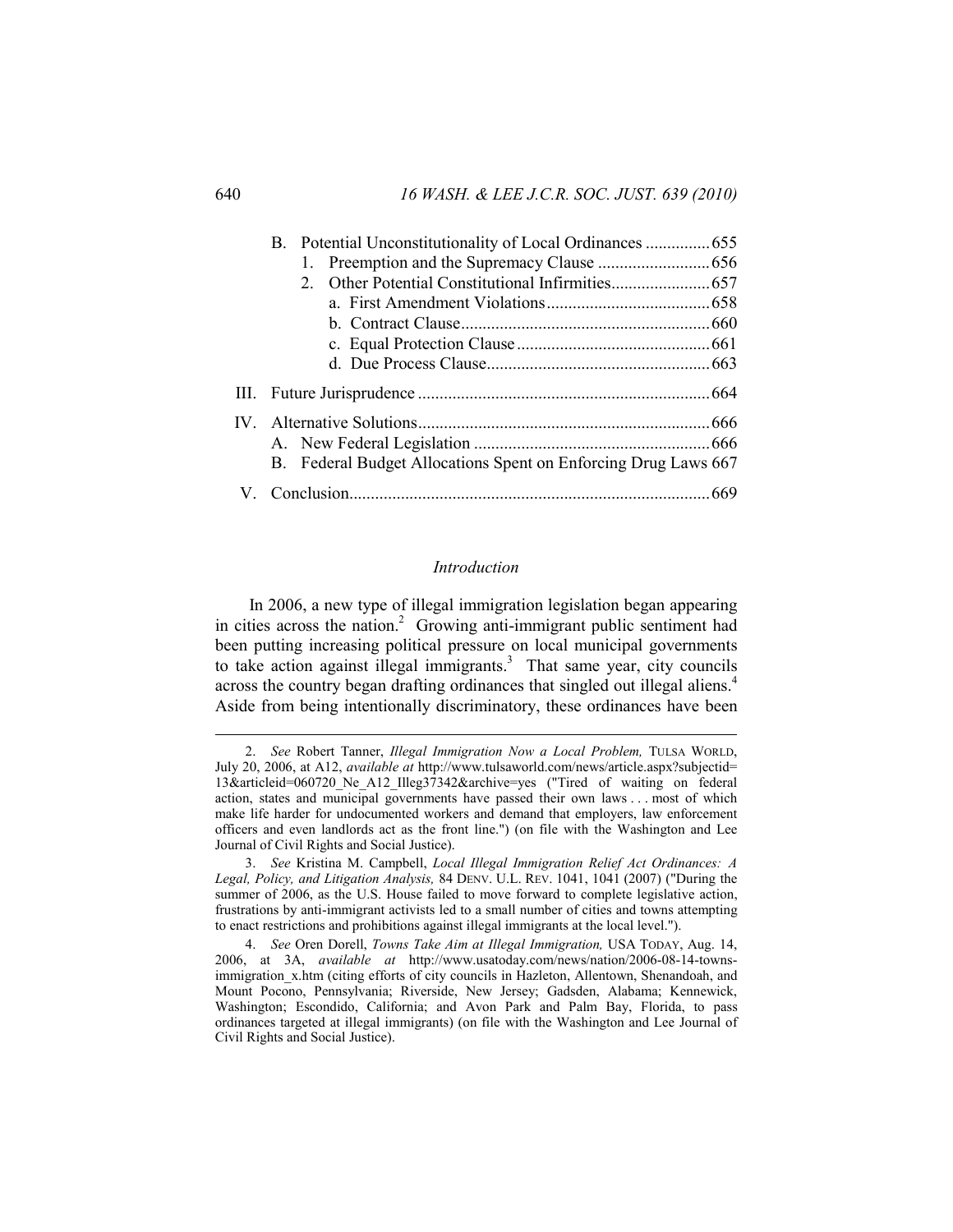challenged on constitutional grounds.<sup>5</sup> In the summer of 2006, an antiimmigrant ordinance was passed in Hazelton, Pennsylvania, and that was only the beginning.<sup>6</sup> That year, several other similar ordinances were passed in cities across the nation.<sup>7</sup> First, this Note will discuss the two primary catalysts of the general public's negative sentiment toward illegal immigrants: (1) economic concerns and (2) anxiety concerning increased criminal activity.<sup>8</sup> Next, this Note will analyze the potential constitutional infirmities of the ordinances.<sup>9</sup> After presenting a constitutional analysis, this Note will examine how courts will handle anti-immigrant legislation going forward.10 Finally, this Note will present alternative solutions to the problems that initially spawned these ordinances.<sup>11</sup>

### *I. Boiling Point: Summer 2006 and* Hazelton

By the summer of 2006, the public's negative sentiment toward illegal aliens had come to a head, and local governments were beginning to take

 <sup>5.</sup> *See, e.g.*, Lozano v. City of Hazleton, 459 F. Supp. 2d 332, 338 (M.D. Pa. 2006) (finding that the factors weighed in favor of granting a temporary restraining order against an ordinance regulating the housing and employment of undocumented immigrants and enjoining its enforcement), *aff*'*d*, No. 07-3531, 2010 U.S. App. LEXIS 18835, at \*138, \*153 (3d Cir. Sept. 9, 2010). The Third Circuit Court of Appeals found that Hazleton's ordinances were preempted by the Federal Immigration Reform and Control Act. *Id.*

 <sup>6.</sup> *See* Hazleton, Pa., Ordinance 2006-16 (Oct. 11, 2006) [hereinafter Hazleton Ordinance 2006-16], *available at* http://www.clearinghouse.wustl.edu/chdocs/public/IM-PA-0001-0007.pdf (making it illegal for landlords to lease to, and employers to hire, illegal immigrants) (on file with the Washington and Lee Journal of Civil Rights and Social Justice); Dorell, *supra* note 4 (describing the mobilization of city councils across the country to enact anti-immigrant ordinances following the passage of the Hazleton Ordinance).

 <sup>7.</sup> *See* DATABASE OF RECENT LOCAL ORDINANCES ON IMMIGRATION, FAIR IMMIGRATION REFORM MOVEMENT (2007), www.ailadownloads.org/advo/FIRM-LocalLegislationDatabase.doc [hereinafter LOCAL ORDINANCES DATABASE] (listing the antiimmigrant ordinances passed in 2006 by municipalities and counties in Alabama, California, Florida, Georgia, Maryland, Massachusetts, Minnesota, Montana, New Jersey, North Carolina, Oklahoma, Pennsylvania, South Carolina, and Texas) (on file with the Washington and Lee Journal of Civil Rights and Social Justice).

 <sup>8.</sup> *See* Hazleton Ordinance 2006-16, *supra* note 6, § 2A ("Illegal immigration leads to higher crime rates . . . [and] contributes to other burdens on public services, increasing their cost and diminishing their availability to lawful residents, and destroys our neighborhoods and diminishes our overall quality of life."); *see also infra* discussion Part I.

 <sup>9.</sup> *Infra* discussion Part II.B.

 <sup>10.</sup> *Infra* discussion Part III.

 <sup>11.</sup> *Infra* discussion Part IV.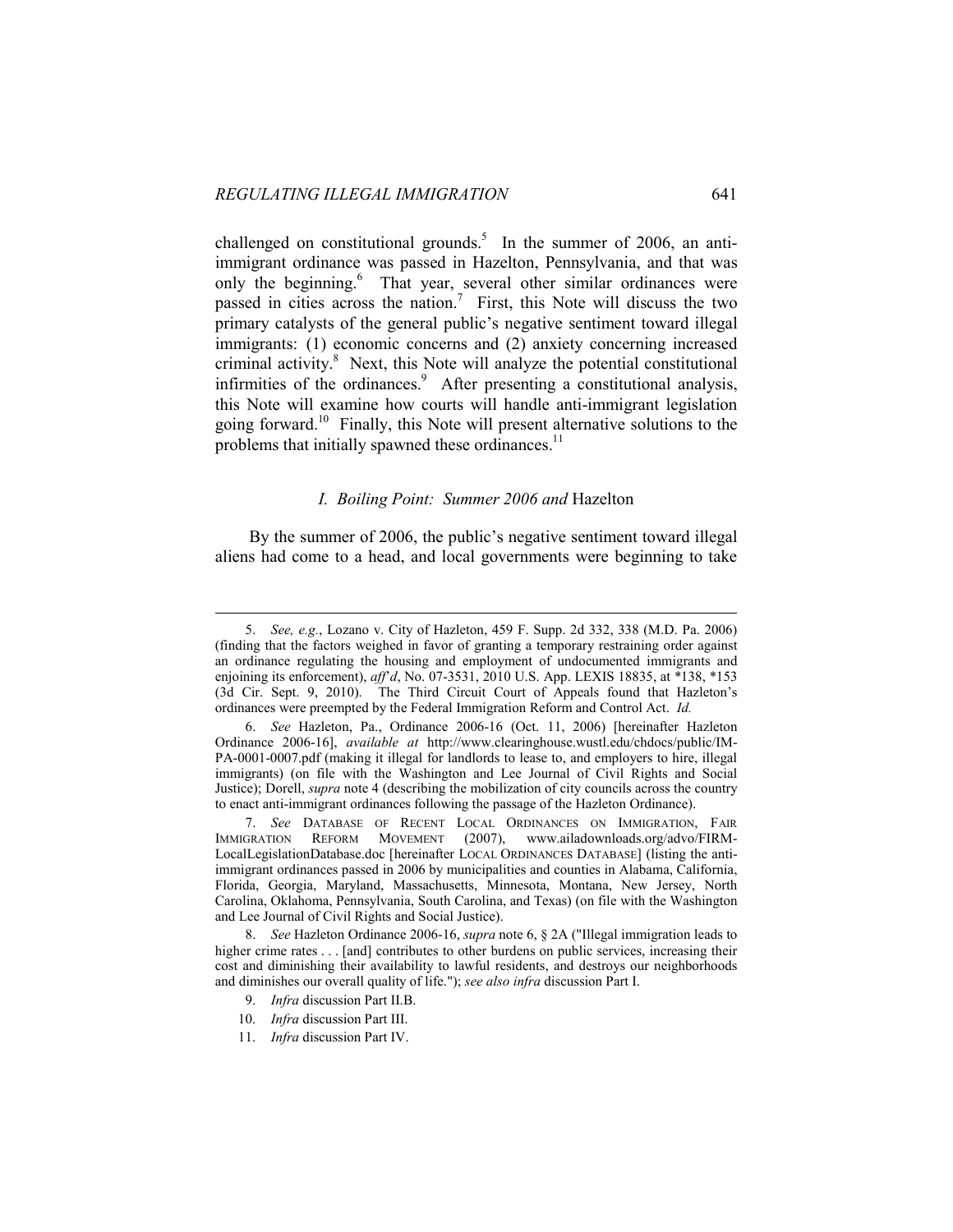matters into their own hands.<sup>12</sup> For example, the mayor of Hazelton, Pennsylvania publicly blamed many of the city's criminal, economic, and social ills on illegal immigrants.<sup>13</sup> He was quoted as stating: "Illegal immigrants are destroying the city. I don't want them here, period."<sup>14</sup> On July 13, 2006, the city council in Hazelton, Pennsylvania, led by its mayor, approved the "City of Hazelton Illegal Immigration Relief Act Ordinance."<sup>15</sup> Despite the fact that this ordinance was tailored to regulate the employment and housing of illegal immigrants, the mayor's statements made it clear that it was really an attempt to force illegal immigrants out of the city. $16$ 

Although Hazelton was the first city in the United States to pass such discriminatory legislation, it cannot be blamed for the recent wave of antiimmigrant public sentiment.<sup>17</sup> A new attitude toward illegal immigrants took root in the southern border-states that lie along the U.S.-Mexico border, such as California.<sup>18</sup> Early in 2006, a large group of citizens in San Bernardino, California, came together and began to rally local support for

 <sup>12.</sup> *See Congress*' *Fiddling Leaves Cities Fighting Illegal Immigration*, USA TODAY, Sept. 5, 2006, at 10A [hereinafter *Fighting Illegal Immigration*], *available at* http://www. usatoday.com/news/opinion/2006-09-04-illegal-immigration-our\_x.htm ("While Congress dithers on immigration reform, America's towns and cities are moving to fill the vacuum, passing draconian ordinances designed to drive illegal immigrants beyond the city limits.") (on file with the Washington and Lee Journal of Civil Rights and Social Justice).

 <sup>13.</sup> *See Pa. Mayor Tells Illegal Immigrants to Go*, USA TODAY, July 14, 2009, *available at* http://www.usatoday.com/news/nation/2006-07-13-hazleton-immigrants\_x.htm (stating that Mayor Louis J. Barletta attributed Hazleton's problems with violent crime, crowded schools, hospitals, and overextended government services to the presence of illegal immigrants) (on file with the Washington and Lee Journal of Civil Rights and Social Justice).

 <sup>14.</sup> Tanner, *supra* note 2.

 <sup>15.</sup> *See* Ellen Barry, *City Vents Anger at Illegal Immigrants*, L.A. TIMES, July 14, 2006, at A1, *available at* http://articles.latimes.com/2006/jul/14/nation/na-hazleton14 (stating that act passed on July 13, 2006, by a four -to -one vote under the leadership of Mayor Louis J. Barletta) (on file with the Washington and Lee Journal of Civil Rights and Social Justice).

 <sup>16.</sup> *See* Michael Powell & Michelle García, *Pa. City Puts Illegal Immigrants on Notice,* WASH. POST, Aug. 22, 2006, at A3 ("I will get rid of the illegal people. It's this simple: *They must leave*." (emphasis in original) (quoting Hazleton Mayor Louis J. Barletta)); *Pa. Mayor Tells Illegal Immigrants To Go, supra* note 13 ("The illegal citizens, I would recommend that they leave." (quoting Hazleton Mayor Louis J. Barletta)).

 <sup>17.</sup> *See* Campbell, *supra* note 3, at 1041–42 ("While the city of Hazleton, Pennsylvania has gained the most notoriety for passing a local immigration restriction ordinance, the recent wave started in San Bernardino, California.").

 <sup>18.</sup> *See* Dorell, *supra* note 4 (explaining the wave of local action aimed at illegal immigration in 2006 began in San Bernardino, California).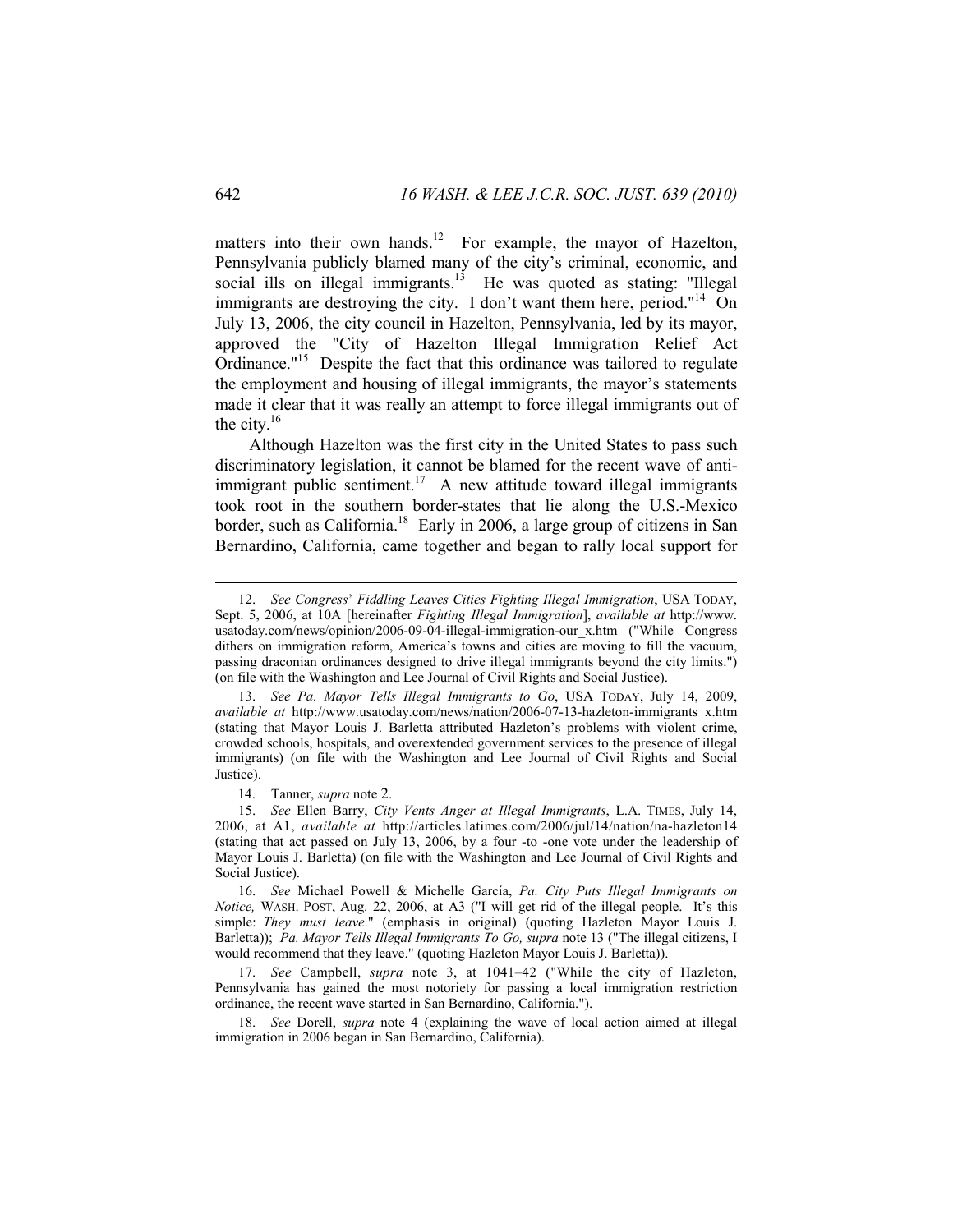the "Save San Bernardino Initiative."19 The language used in the "Welcome" section on the Initiative's homepage illustrates the citizens' anti-immigrant sentiment and frustration with the federal government. It states:

Our state and federal government have been given enough time to stop illegal immigration. It is time that the residents of San Bernardino stand up and take matters into their own hands . . . [t]he 'City of San Bernardino Illegal Immigration Relief Act' will reverse the negative impacts of illegal immigration by aggressively and proactively targeting policies and entities that aid and abet illegal aliens.<sup>20</sup>

This "Save San Bernardino" initiative group tried to pass a local ordinance entitled "The Illegal Immigration Relief Act," which would have: (1) stopped taxpayer-funded day laborer centers; (2) seized vehicles of those who hire day laborers; (3) punished businesses that aid and abet illegal aliens; (4) prohibited renting and leasing to illegal aliens; and (5) established an "English-only" policy.<sup>21</sup> The ordinance barely lost by a vote of four to three. $22$ 

Despite the fact that the proposed anti-immigrant ordinance failed to pass in San Bernardino, similar ordinances were still passed in many cities across the country, beginning with one in Hazelton, Pennsylvania.<sup>23</sup> Like the Hazelton ordinance, the ordinances passed by other cities were primarily aimed at regulating the employment and housing of illegal immigrants, but cities seemed to be attempting to use these regulations to

21. *Id.*

 <sup>19.</sup> *See* Save San Bernardino Initiative Homepage, http://www.campaignsite builder.com/templates/displayfiles/tmpl68.asp?SiteID=843&PageID=12147&Trial=false

<sup>(</sup>last visited Sept. 5, 2010) [hereinafter *Save San Bernardino Initiative*] (claiming state and federal governments have had enough time to stop illegal immigration and it is time for the residents of San Bernardino to "take matters into their own hands") (on file with the Washington and Lee Journal of Civil Rights and Social Justice); *see also* Cindy Chang, *California City Council Rejects Anti-Immigration Legislation,* N.Y. TIMES, May 16, 2006, at A21 (stating initiative submitted to the city council by activist Joseph Turner contained 3,000 signatures).

 <sup>20.</sup> *Save San Bernardino Initiative*, *supra* note 19.

 <sup>22.</sup> *See* Ashley Powers, *Proposal on Migrant Issues Will Go to Voters*, L.A. TIMES, May 16, 2006, at B1 (reporting council rejected the proposal by a four to three vote after a four-hour hearing and debate).

 <sup>23.</sup> *See* LOCAL ORDINANCES DATABASE, *supra* note 7 (listing municipalities and counties across the United States that have passed ordinances aimed at illegal immigration); *see also Fighting Illegal Immigration*, *supra* note 12 (stating City of Hazleton used ordinance that failed to pass in San Bernardino as a model for Hazleton Ordinance 2006– 16).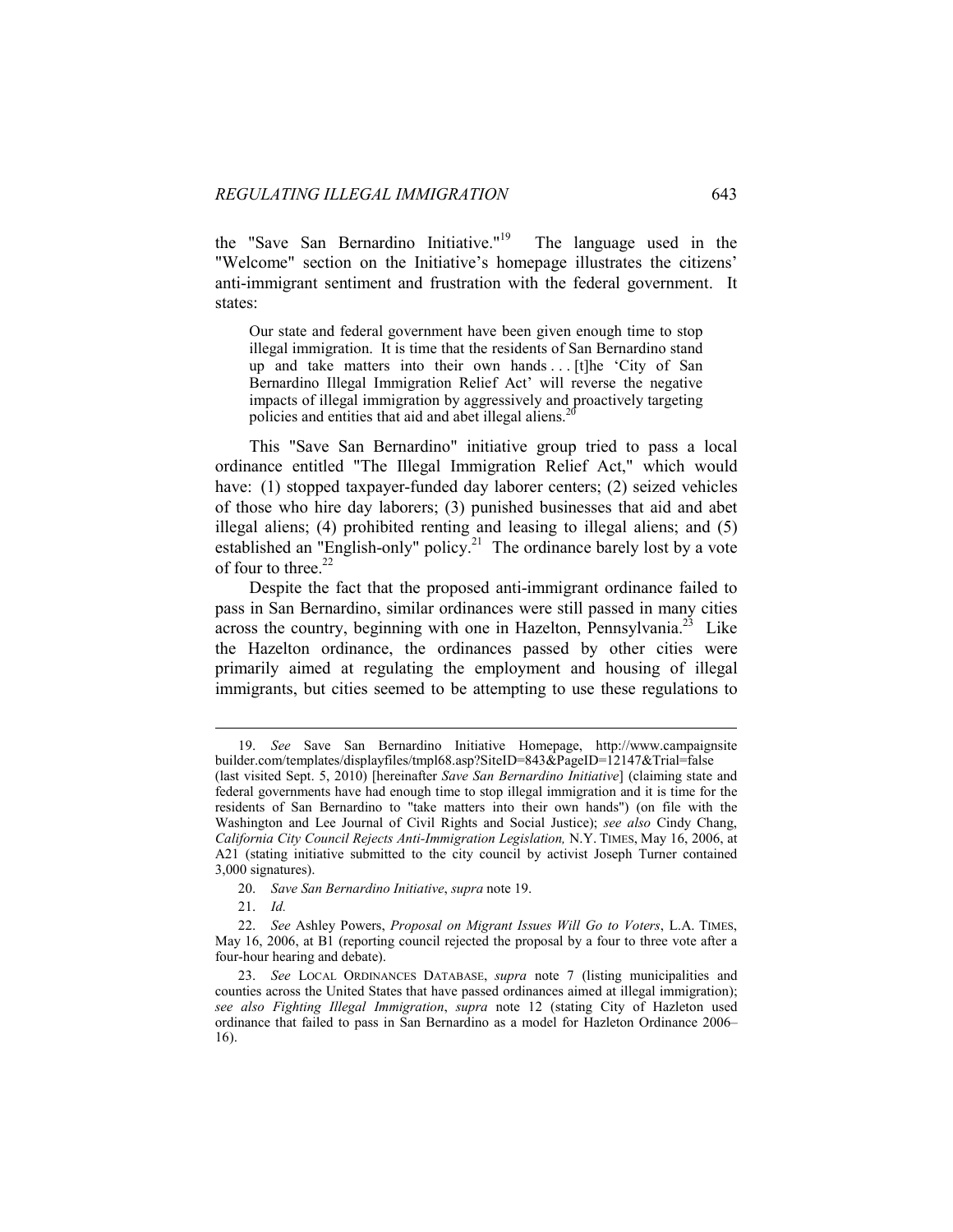achieve their ultimate goal of forcing illegal immigrants to leave their city.<sup>24</sup> This Note now shifts its focus to the primary causes that fueled the public's negative sentiment toward illegal immigrants: (1) economic concerns and (2) anxiety concerning the increase in criminal activity.

### *A. Economic Concerns*

### *1. Public Opinion*

One of the two primary causes of the general public's negative sentiment toward illegal immigrants is economic concerns. There are two basic economic concerns that have been expressed by the general public. One concern is that illegal immigrants will overburden the public government services, having a significantly negative fiscal impact on the nation's economy.<sup>25</sup> A Fox News & Opinion Dynamics Poll taken in April 2006—polling 900 registered voters—found that eighty-seven percent of polled registered voters were concerned that illegal immigration overburdens government programs and services.26 The second basic concern is that illegal immigrants will take away jobs from U.S. citizens.<sup>27</sup> The same poll found that sixty-six percent of respondents were concerned that illegal immigration takes jobs away from U.S. citizens.<sup>28</sup> Contrary to the general public's opinion, this Note's analysis of the relevant statistical data demonstrates that illegal immigrants actually have a relatively insignificant economic impact on the nation.

26. *Id.* 

 $\overline{a}$ 

28. *Id.* 

 <sup>24.</sup> *See* Dorrell, *supra* note 4 ("Hazelton's requirements are strict, but other communities are also targeting landlords and employers."); *see also* Tanner, *supra* note 2 ("Lawmakers and mayors, they want to make their area as inhospitable to aliens as possible." (quoting Susan Wysoki of the Federation for American Immigration Reform)).

 <sup>25.</sup> *See Fox News & Opinion Dynamics Poll*, April 6, 2006, http://www.foxnews.com/ projects/pdf/poll\_040606.pdf (last visited Oct. 5, 2010) [hereinafter *Fox News Poll*] (reporting that more individuals polled were concerned illegal immigrants would overburden government programs and services than were concerned about other potential impacts of illegal immigration, such as changes in culture, increases in crime and terrorism, and diversion of jobs away from American citizens) (on file with the Washington and Lee Journal of Civil Rights and Social Justice).

 <sup>27.</sup> *Id.*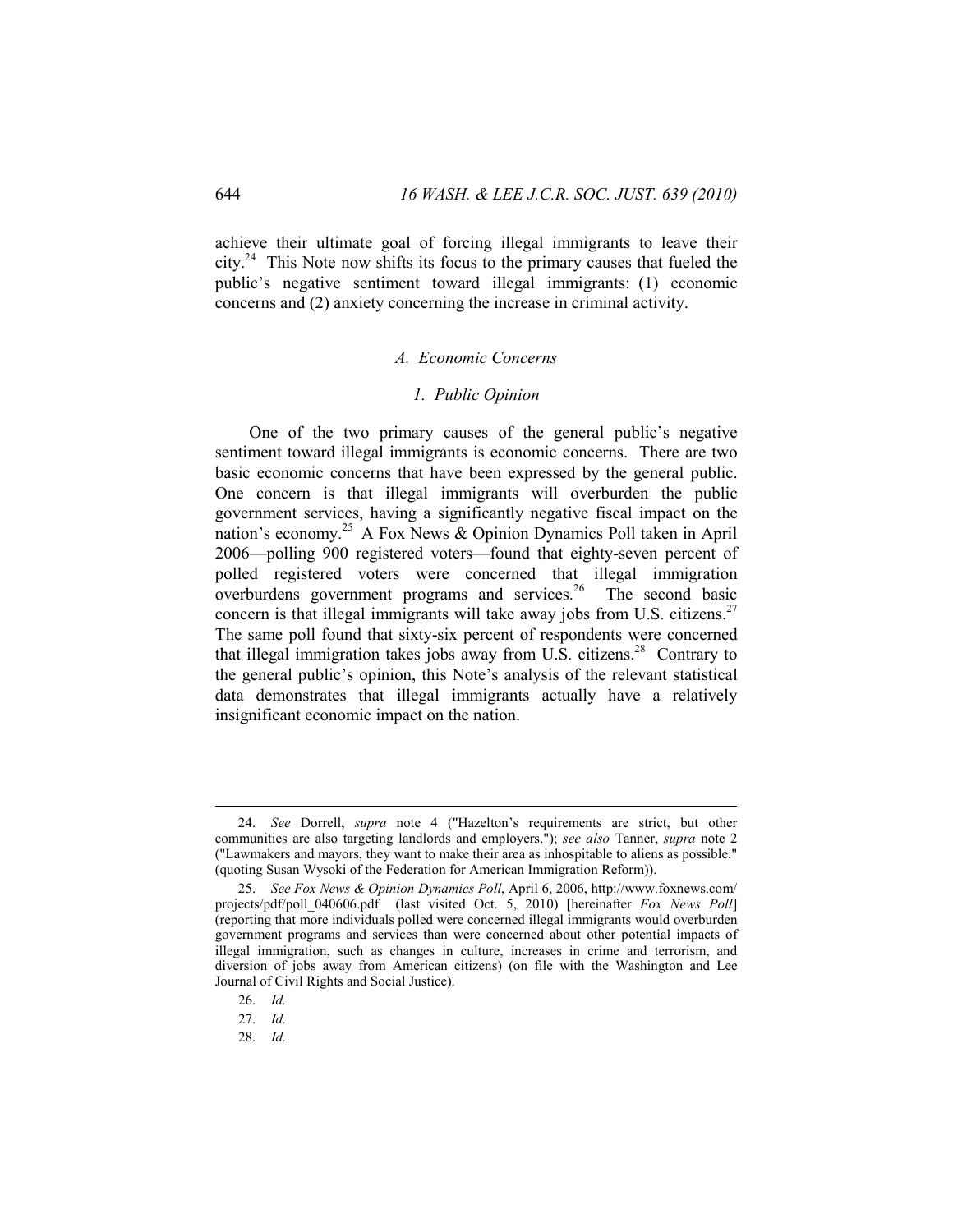$\overline{a}$ 

### *2. Statistical and Fiscal Analysis*

The role played by illegal immigrants in our current economy is reflected in statistical data. Currently, illegal workers constitute approximately twenty-four percent of farm workers and hold at least fourteen percent of construction jobs.<sup>29</sup> Moreover, unauthorized immigrants account for roughly five percent of the existing U.S. labor force.<sup>30</sup> These proportions show no sign of shrinking.<sup>31</sup>

The first economic concern to address is the public's fear that illegal immigrants will overburden government programs, resulting in a significant negative fiscal impact. Therefore, exactly what types of economic effects are these illegal immigrants having on our country? There is actually no compelling evidence to suggest that legal immigration is economically preferable to illegal immigration.<sup>32</sup> Immigrants have the potential to cause both positive and negative fiscal effects on an economy.<sup>33</sup> For instance, they can generate a positive immigration surplus by raising U.S. productivity and making positive net tax contributions.<sup>34</sup> However, they can also generate a net fiscal burden by paying less in taxes than they receive in government benefits.<sup>35</sup> Thus, it is possible to make a rough calculation of the overall economic impact immigrants have on a country by simply netting the positive surplus with the negative burden figures.<sup>36</sup> In

 <sup>29.</sup> *See* Ines Ferre et al., *Thousands March for Immigrant Rights*, CNN, May 1, 2006, http://www.cnn.com/2006/US/05/01/immigrant.day/index.html (last visited Sept. 5, 2010) (citing a study conducted by the Pew Hispanic Center in Washington, D.C.) (on file with the Washington and Lee Journal of Civil Rights and Social Justice).

 <sup>30.</sup> *See* GORDON H. HANSON, THE ECONOMIC LOGIC OF ILLEGAL IMMIGRATION, COUNCIL ON FOREIGN RELATIONS SPECIAL REPORT NO. 26, 24 (2007) [hereinafter HANSON], *available at* http://www.cfr.org/content/publications/attachments/ImmigrationCSR26.pdf (noting that unauthorized immigrants account for five percent of the U.S. labor force).

 <sup>31.</sup> *See id.* at 32 (noting illegal immigration is a "persistent phenomenon").

 <sup>32.</sup> *See id.* at 5 (discussing how illegal immigration responds to market forces in ways that legal immigration does not).

 <sup>33.</sup> *See id.* at 4–5 (noting that although illegal immigration has obvious flaws, such as undermining the rule of law and weakening the ability of the U.S. government to enforce labor-market regulations, it also provides American businesses with the types of workers they want, when and where they want them).

 <sup>34.</sup> *See id.* at 21 (suggesting that employment-based permanent immigrants and highly skilled temporary immigrants "have a positive net impact on the U.S. economy").

 <sup>35.</sup> *See id.* (explaining that immigration creates a burden on taxpayers when immigrants consume more in government benefits than they pay in taxes).

 <sup>36.</sup> *See* HANSON, *supra* note 30, at 21 ("The total impact of immigration on U.S. residents—the sum of the immigration surplus (the pretax income gain) and the net fiscal transfer from immigrants—would be unambiguously positive.").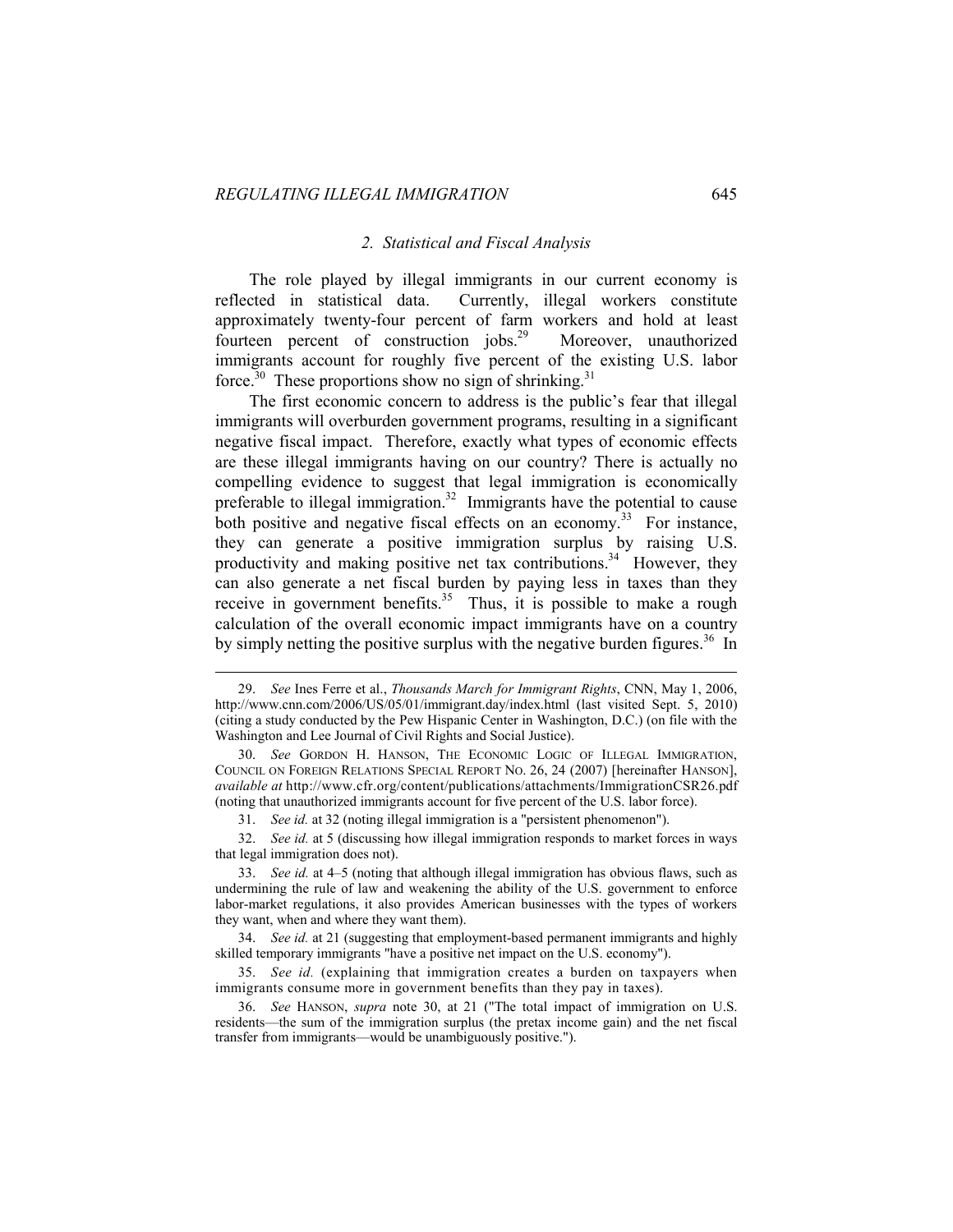1996, the National Research Council (NRC) estimated that immigration for that year imposed a fiscal burden on the average U.S. native household of 0.2% of the U.S. Gross Domestic Product  $(GDP)$ .<sup>37</sup> For the same year, the immigration surplus was estimated at about  $0.1\%$  of GDP.<sup>38</sup> These calculations strongly suggest that in 1996 immigration reduced the annual income of U.S. residents by only about  $0.1\%$  of GDP.<sup>39</sup>

The second economic concern to address is that illegal immigrants will take away jobs from U.S. citizens.<sup>40</sup> Despite the fact that a relatively large percentage of Americans believe this to be true, the statistical data shows that the general public is once again misguided in its economic concerns over illegal immigration.41 If it were true that illegal immigrants were taking away jobs from U.S. citizens, then there would be noticeable increases in the U.S. unemployment rate as the flow of illegal immigrants increased, and vice versa. $42$  However, when the relevant unemployment and immigration statistics are examined, it appears that there is little to no correlation between U.S. unemployment rates and illegal immigration rates.<sup>43</sup>

It is important to note how minor the negative economic impact actually is compared to the relatively large role this topic plays in the public's overall illegal immigration debate.<sup>44</sup> Any actual negative economic impact illegal immigration is having on this country plays a

 $\overline{a}$ 

41. *Infra* notes 42–43 and accompanying text.

 42. *See* THE ECONOMIC BLAME GAME: U.S. UNEMPLOYMENT IS NOT CAUSED BY IMMIGRATION, IMMIGRATION POLICY CENTER, Nov. 19, 2009, http://www.immigrationpolicy. org/just-facts/economic-blame-game-us-unemployment-not-caused-immigration (last visited Oct. 3, 2010) (explaining that if immigrants were "taking" the jobs of citizens, then unemployment rates of citizens would rise in areas with high numbers of new immigrants; yet there is no evidence of increased citizen unemployment in areas with high numbers of new immigrants) (on file with the Washington and Lee Journal of Civil Rights and Social Justice).

43*. See* HANSON, *supra* note 30, at 16 ("Employment-based permanent immigration moves erratically over time, showing no discernible correlation with the U.S. employment rate.").

 44. *See id.* at 23 ("[W]e cannot say with much conviction whether the aggregate impact of immigration on the U.S. economy is positive or negative. What available evidence does suggest is that the total impact is small.").

 <sup>37.</sup> *Id.* at 23.

 <sup>38.</sup> *Id.*

 <sup>39.</sup> *Id.*

 <sup>40.</sup> *See Fox News Poll*, *supra* note 25 (reporting that sixty-six percent of the 900 registered voters polled were concerned about illegal immigrants taking jobs from citizens).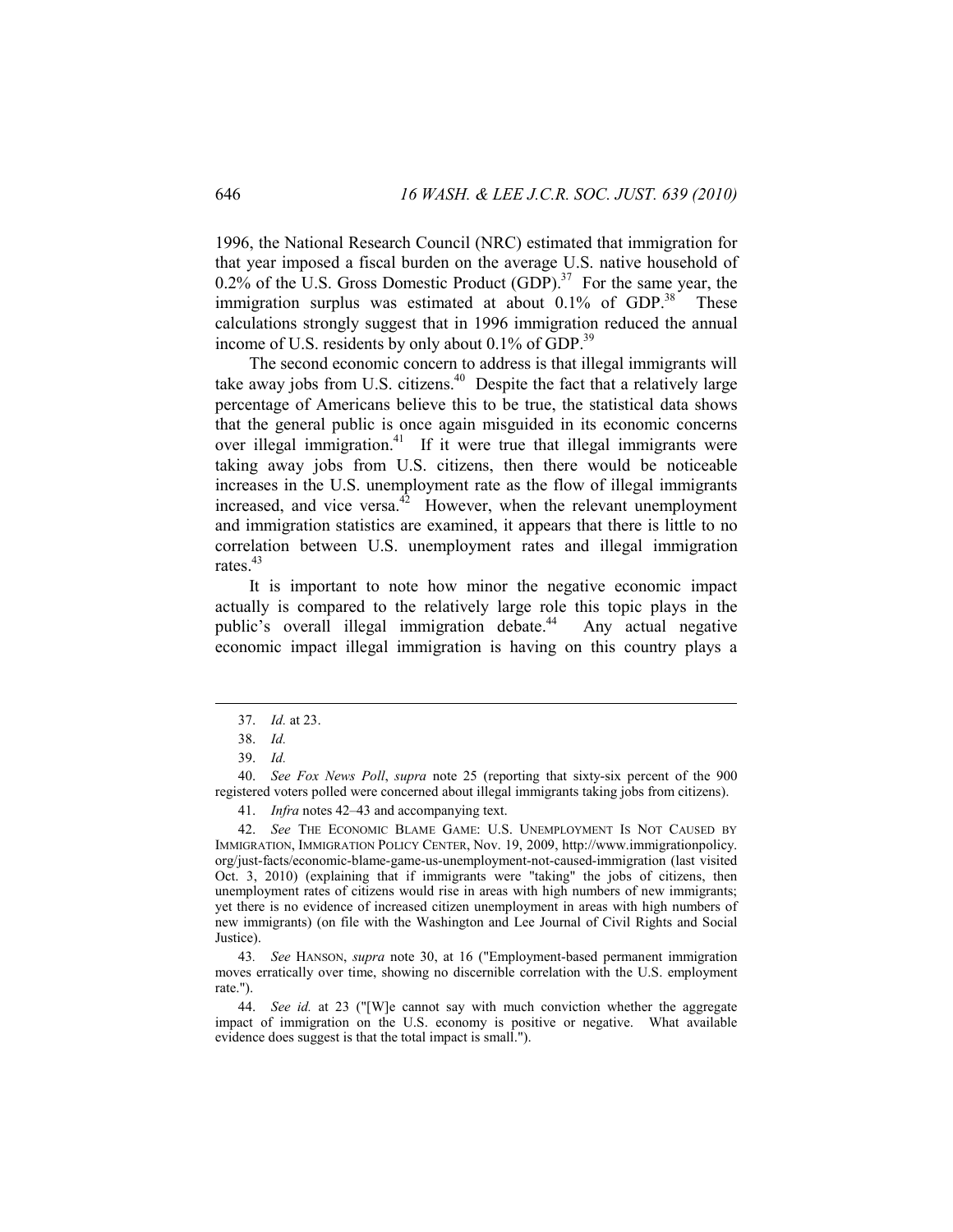disproportionately large role in shaping the average citizen's opinions on immigration.<sup>45</sup>

# *B. Public Anxiety over Illegal Immigrants' Increased Correlation to Criminal Activity*

# *1. Statistical Data and Public Opinion*

In the past decade, there has been a growing public sentiment that illegal immigrants are linked to increases in crime.<sup>46</sup> An example of this public opinion can be seen on the "Save San Bernardino Initiative" homepage, which states: "Illegal aliens are criminals by definition. Illegal aliens simply bring more crime into our neighborhoods. We are talking about an illegal population and subsequent black market economy that must be present in order to facilitate and service them."<sup>47</sup> A Fox News  $\&$ Opinion Dynamics Poll taken in April 2006—polling 900 registered voters—found that seventy-five percent were concerned that illegal immigration will lead to an increase in crime.<sup>48</sup> In addition, a *Time* magazine national poll taken in January 2006—polling 1,002 adults—found that forty percent were "very concerned" that illegal immigrants increase crime.<sup>49</sup> The public opinion polls show that by 2006, many Americans believed that illegal immigrants were responsible for the increase in crime.50 An analysis of the statistical data reveals that this public sentiment is, in fact, correct.<sup>51</sup>

There is a factual link between the increase in illegal immigrants coming into this country from the U.S.-Mexico border and the rise in crime

 <sup>45</sup>*. See id.* at 25 ("While the aggregate impacts of both legal and illegal immigration are small, the intensity of the public debate about the economic impacts of immigration is not a reflection of its aggregate consequences.").

 <sup>46.</sup> *Infra* notes 48–50 and accompanying text.

 <sup>47.</sup> *Save San Bernardino Initiative*, *supra* note 19.

 <sup>48.</sup> *Fox News Poll*, *supra* note 25.

 <sup>49.</sup> Mark Schulman & Tara Regan, *Poll Analysis,* TIME, Mar. 31, 2006, *available at* http://www.time.com/time/nation/article/0,8599,1179089,00.html (on file with the Washington and Lee Journal of Civil Rights and Social Justice).

 <sup>50.</sup> *See Fox News Poll*, *supra* note 25 (finding that seventy-five percent of individuals polled were concerned that illegal immigrants would increase crime); *see also* Schulman & Regan, *supra* note 49 (finding that forty percent of individuals polled were very concerned that illegal immigrants increase crime).

 <sup>51.</sup> *See infra* notes 52–55 and accompanying text.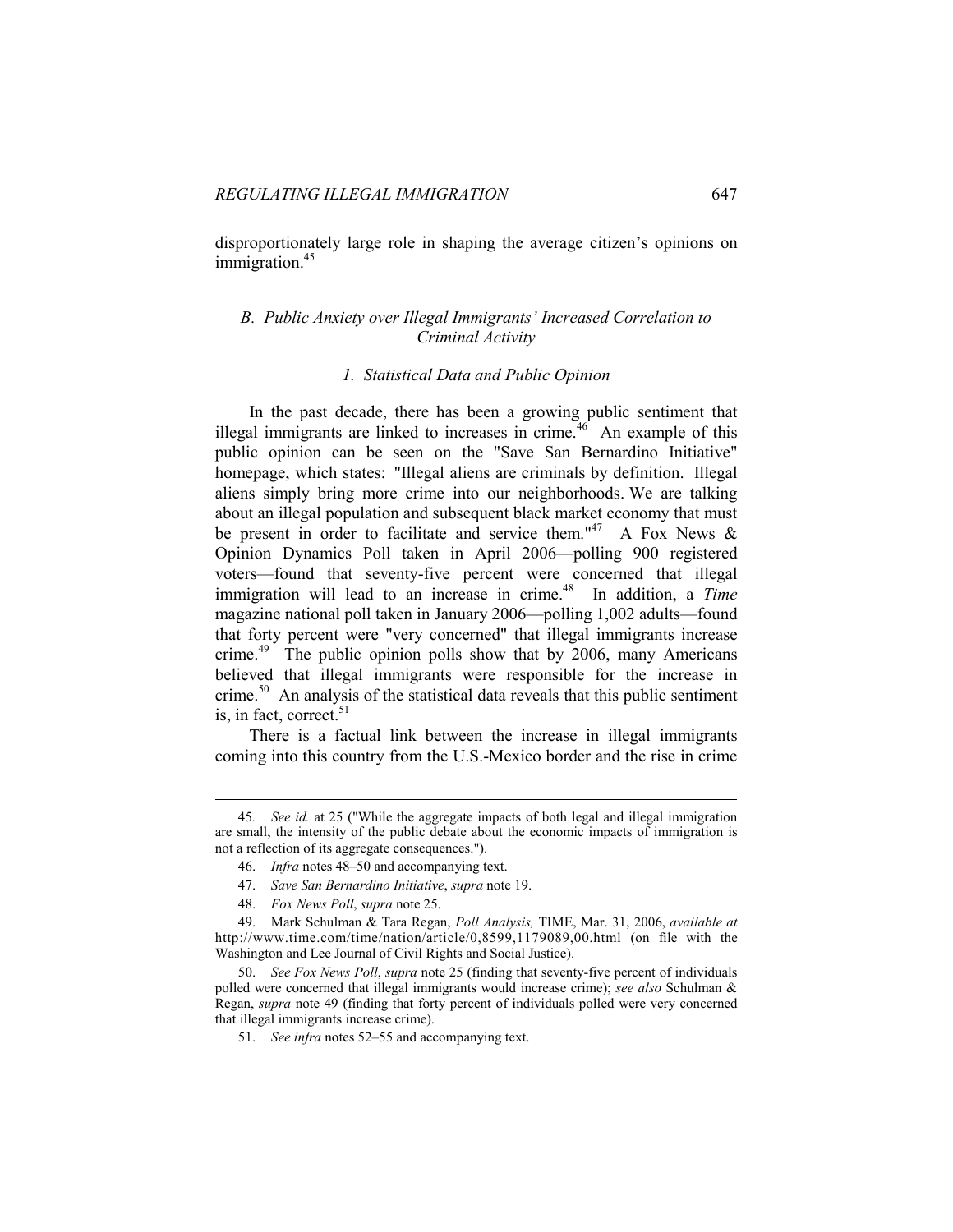levels.52 In the 1990s, both legal and illegal immigration from Mexico surged to unprecedented levels. $53$  At the same time, there was a significant positive correlation with the sharp increase in incidences of violent crimes.<sup>54</sup> This correlation has been linked to the increase in the extensive drug smuggling activity occurring along the U.S.-Mexico border.<sup>55</sup> The increase in smuggling activity at the southern border of the United States can be directly linked to a shift in power of the major drug cartels.<sup>56</sup> According to proceedings from a 1997 meeting of the House Judiciary Subcommittee on Immigration and Claims: "Through other violations of our immigration laws, Mexican drug cartels are able to extend their command and control into the United States. Drug smuggling fosters, subsidizes, and is dependent upon continued illegal immigration and alien smuggling." $57$  As the power of the Columbian drug cartels crumbled, new cartels from Mexico became the major suppliers of illegal narcotics to the United States.<sup>58</sup> The driving historical forces that led to the current structure of power in the illegal drug trade are examined in the next Part, which discusses both the background of the drug trade and its newfound ties to illegal immigrants.

 53. *See id.* at 11 (noting that "[b]order counties also saw a large share of legal immigration from Mexico" during the 1990s).

 54. *See id.* at 16 (finding a "positive and significant correlation between the volume of apprehensions of illegal immigrants and the incidence of violent crime").

 55. *See id.* ("The underlying relationship is likely one in which the reliance of border crossers on smugglers, and the pervasiveness of drug smuggling, contribute to violent crime along the border.").

 56. *See Border Security and Deterring Illegal Entry into the United States: Hearing Before the Subcomm. on Immigration and Claims of the H. Comm. on the Judiciary*, 105th Cong. 131 (1997) [hereinafter *Border Security Hearing*] (statement of Donnie R. Marshall, Chief of Operations, Drug Enforcement Admin.), *available at* http://commdocs. house.gov/committees/judiciary/hju43664.000/hju43664\_0.HTM ("Cocaine trafficking in the United States is now dominated by organized criminal groups from Mexico who operate on both sides of the 2000 mile border that links the U.S. with Mexico.") (on file with the Washington and Lee Journal of Civil Rights and Social Justice).

 57. *Id.* at 3 (statement of Rep. Lamar Smith, Chairman, Subcomm. on Immigr. and Claims).

 58. *See id.* at 131 ("These [Mexican] criminal syndicates are far more sophisticated and wealthy than their predecessors, using their wealth to corrupt and intimidate citizens and law enforcement officials in Mexico, and to a lesser extent, in the United States, to assist them in their criminal enterprises.").

 <sup>52.</sup> *See* ROBERTO CORONADO & PIA M. ORRENIUS, THE IMPACT OF ILLEGAL IMMIGRATION AND ENFORCEMENT ON BORDER CRIME RATES, FED. RES. BANK OF DALLAS, RESEARCH DEP'T WORKING PAPER 0303 4 (2003), *available at* http://dallas fedbackup.org/research/papers/2003/wp0303.pdf (finding that the volume of illegal immigration has a significant positive correlation with the incidence of violent crime).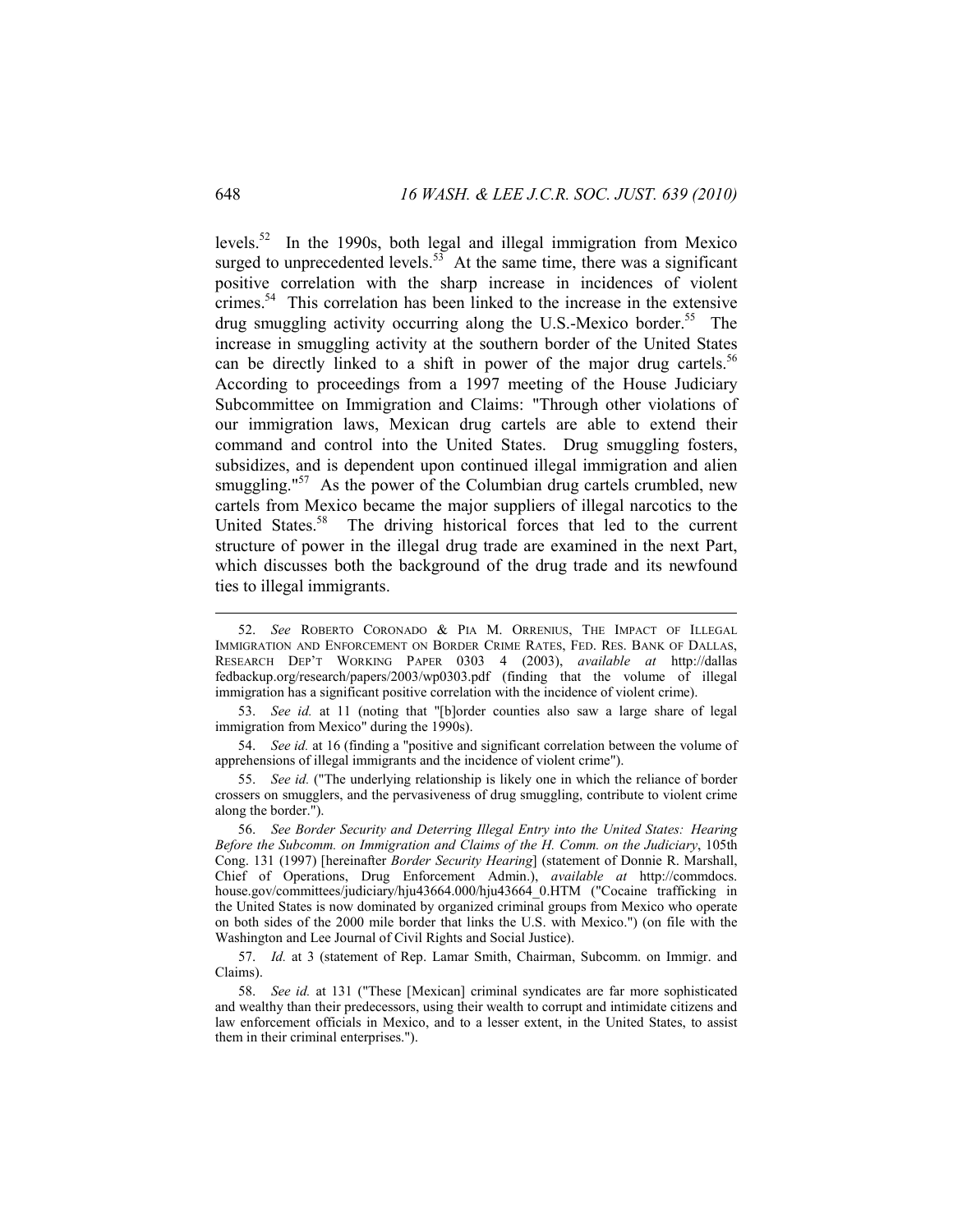### *2. Background of the Drug Trade*

In this country, the underground drug trade represents a powerful black market in which billions of dollars worth of illegal narcotics are bought and sold annually.<sup>59</sup> By 1994, it was estimated that the underground black market for illegal narcotics accounted for approximately 9.4%—or \$650 billon—of the total U.S. GDP.<sup>60</sup> When the federal government undertook its "War on Drugs," the black market for illegal narcotics grew rapidly, along with the organized crime rings that dealt in this extremely lucrative drug trade.<sup>61</sup> This sudden growth in organized crime closely mirrors what occurred in this country during the Prohibition Era. $^{62}$ 

After Congress passed the Eighteenth Amendment banning all alcoholic beverages,  $63$  an underground black market for alcohol instantly came into being. $64$  From 1920 to 1933, the government's prohibition of alcohol led to a rise in organized crime and widespread trafficking of alcohol.65 As a result, the nation's organized crime syndicates, such as the one led by the infamous Al Capone, grew exponentially.<sup>66</sup> "At the height of the Prohibition, Americans were spending about \$5 billion annually on alcohol .... This black market constituted about 5 of the U.S. gross national product at the time." $67$  This figure is equivalent to about \$79

 $\overline{a}$ 

 63. *See* U.S. CONST. amend. XVIII (repealed 1933) (prohibiting the manufacture and sale of intoxicating liquors).

 <sup>59.</sup> *See* ERIC SCHLOSSER, REEFER MADNESS: SEX, DRUGS, AND CHEAP LABOR IN THE AMERICAN BLACK MARKET 5 (2003) (finding that the revenue of the illegal drug trade likely equals ten percent of the United States' Gross Domestic Product).

 <sup>60.</sup> *Id.* at 5.

 <sup>61.</sup> *See* COCAINE COWBOYS (Magnolia 2007) (illustrating through interviews with actual law enforcement officials, journalists, and those who dealt in the drug trade, the rapid rise of cocaine and organized crime in Miami in the 1970s and 1980s).

 <sup>62.</sup> *See* SCHLOSSER, *supra* note 59, at 5 (comparing the drug driven boom in the black market to the "thriving underground communities" of Prohibition).

 <sup>64.</sup> *See* Mark Thorton, Prohibition, *in* THE ENCYCLOPEDIA OF PUBLIC CHOICE 437 (Charles Kershaw Rowley & Friedrich Schneider eds., 2004) (explaining that the strictly enforced prohibition of a product eliminates the legal market for that product and creates a black market).

 <sup>65.</sup> SCHLOSSER, *supra* note 59, at 5 (noting the widespread trafficking of alcohol and the rise of organized crime following Prohibition).

 <sup>66.</sup> *See* J. C. Burnham, *New Perspectives on the Prohibition "Experiment" of the 1920s*, 2 J. OF SOC. HIST. 51, 62 (1968) ("Because of the large profits involved in bootlegging and the inability of producers and consumers to obtain police protection, criminal elements organized and exploited the liquor business just as they did all other illegal activities.").

 <sup>67.</sup> SCHLOSSER, *supra* note 59, at 5.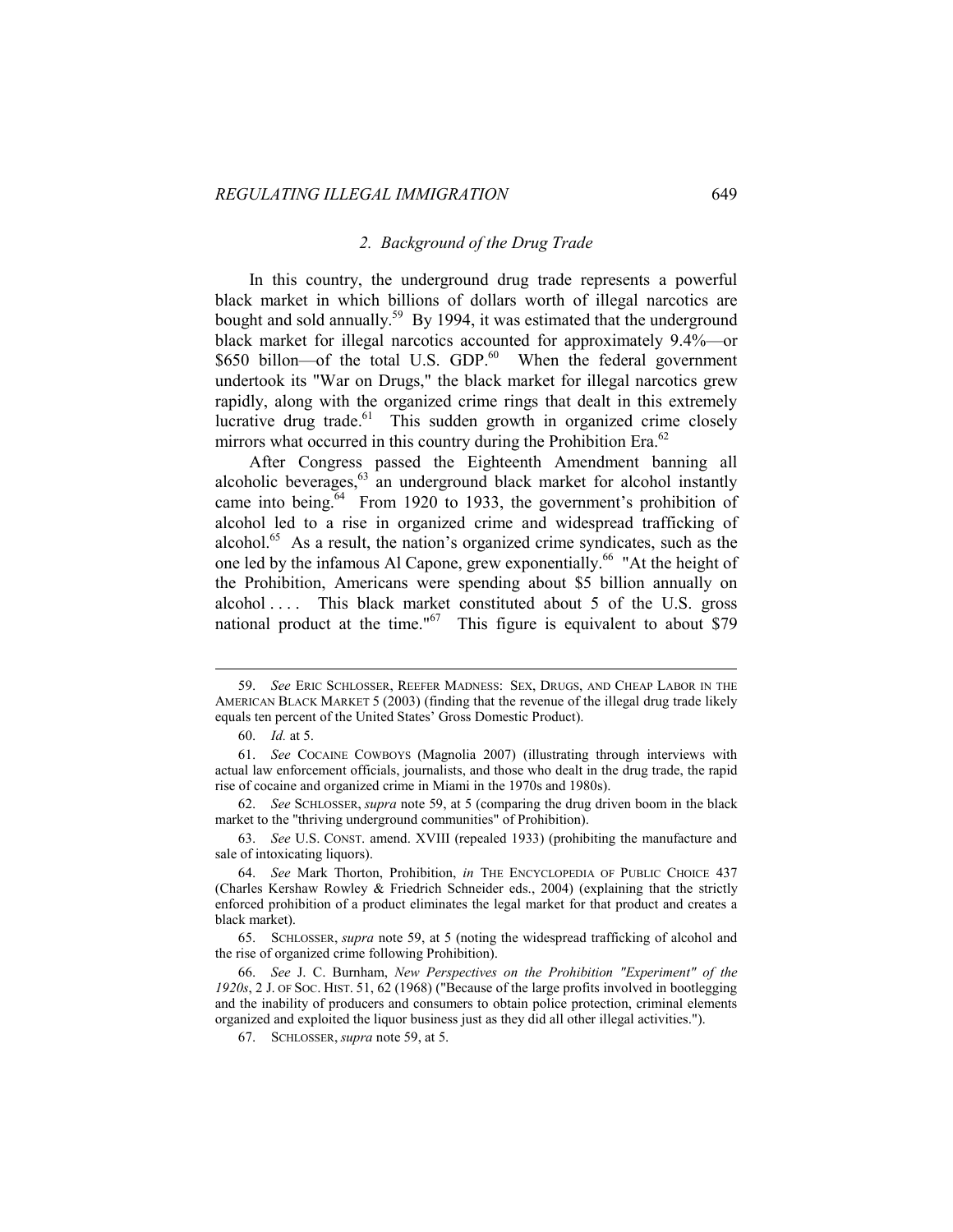billion in today's dollars.<sup>68</sup> After thirteen years, the government eventually realized the futility of trying to enforce the prohibition laws, and, in 1933, Congress passed the Twenty-First Amendment, repealing the ban on alcohol.69 By repealing the Eighteenth Amendment, the government immediately eliminated the black market and the nation saw a corresponding decline in the involvement of organized crime in the sale of alcohol. $70$ 

In the late 1970s, when the black market for narcotics began to expand, the Columbian drug cartel soon became the major supplier of drugs for the United States.<sup>71</sup> An incredibly high demand for drugs combined with the extremely harsh criminal penalties being handed down for drug trafficking made selling drugs an extremely lucrative business.<sup>72</sup> Up to the early 1990s, the Columbian drug cartels controlled the black market for narcotics.<sup>73</sup> A critical change in the cartel's leadership led to the powerful Columbian cartel's downfall; however, the strong and reliable demand for narcotics remained unchanged.<sup>74</sup> As the Columbian cartels declined in power, Mexican drug cartels located along the U.S.-Mexico border grew quickly to meet the demand.<sup>75</sup>

 72. *See id.* (stating that drug trafficking in Colombia became a billion dollar industry controlled by a few "kingpins").

 <sup>68.</sup> *See* U.S. Inflation Calculator, http://www.usinflationcalculator.com/ (last visited Oct. 5, 2010) (finding rate of inflation change from 1933 to 2010 was 1579.3%) (on file with the Washington and Lee Journal of Civil Rights and Social Justice).

 <sup>69.</sup> *See* U.S. CONST. amend. XXI ("The eighteenth article of amendment to the Constitution of the United States is hereby repealed.").

 <sup>70.</sup> *See* Nora V. Demleitner, *Organized Crime and Prohibition: What Difference Does Legalization Make?,* 15 WHITTIER L. REV. 613, 626 (1994) (explaining that with the end of Prohibition organized crime turned to gambling and prostitution).

 <sup>71.</sup> *See* Winfred Tate, *Colombia's Role in International Drug Industry*, FOREIGN POL'Y IN FOCUS (Nov. 1, 1999), *available at* http://www.fpif.org/reports/ colombias role in international drug industry (explaining a shift in Colombia's role in drug trafficking from cultivator of marijuana in the early 1970s to a major exporter of narcotics in the late 1970s) (on file with the Washington and Lee Journal of Civil Rights and Social Justice).

 <sup>73.</sup> *See* JILL SHERMAN, DRUG TRAFFICKING 59 (2010) (explaining that most of the cocaine smuggled into the United States through the 1990s came from one of two of Colombia's major drug cartels, the Medellin and the Cali).

 <sup>74.</sup> *See id.* (explaining that the Colombian police and U.S. Drug Enforcement Administration brought down the Medellin and Cali cartels in the 1990s, causing a restructuring in Colombian drug cartels).

 <sup>75.</sup> *See Border Security Hearing, supra* note 56, at 3 (stating that Mexican drug cartels controlled the flow of illegal drugs into the United States).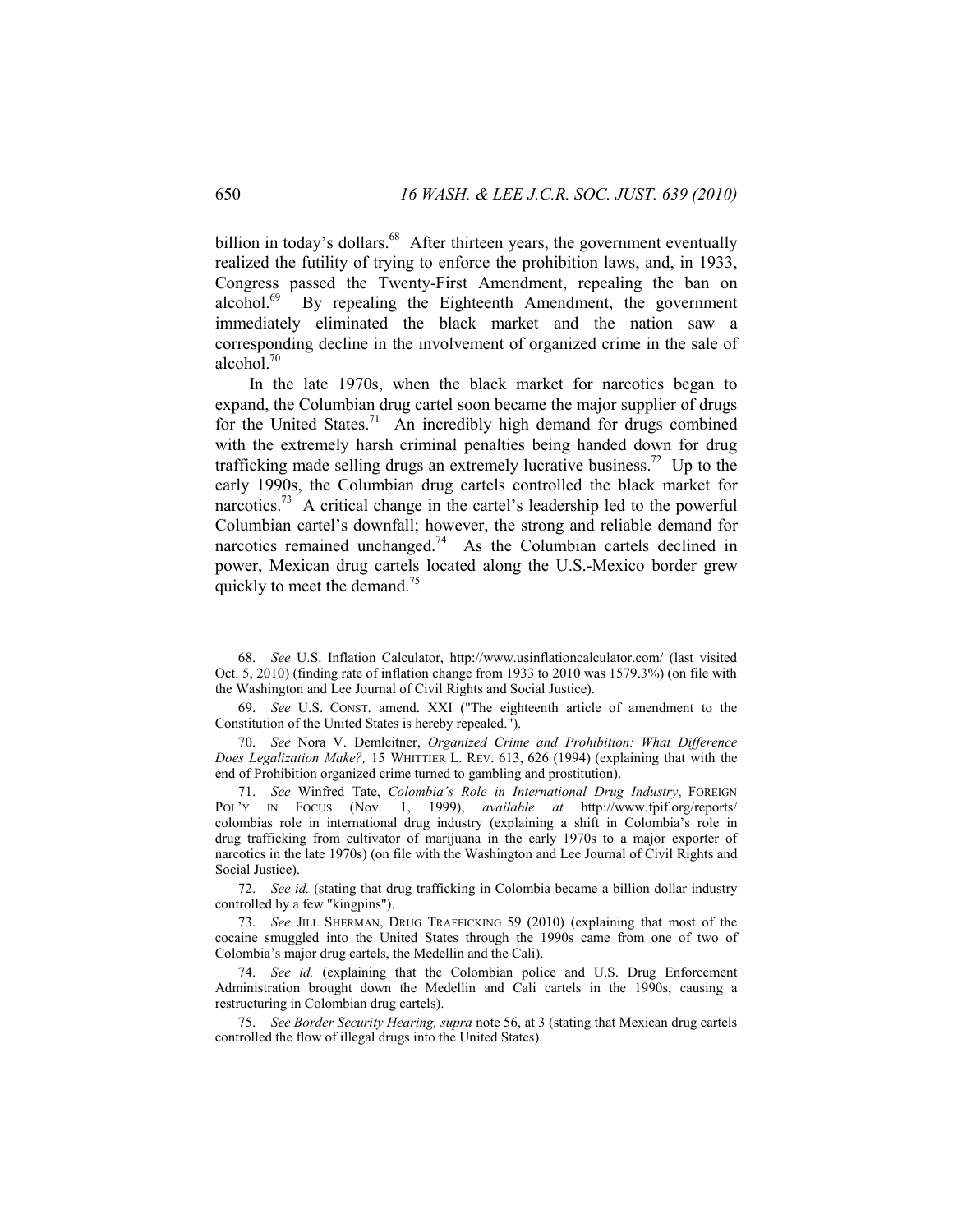The devastating methamphetamine epidemic that swept across the nation in the late 1990s helped to fuel the growth of the Mexican cartels.<sup>76</sup> According to the Drug Enforcement Agency, as of 2005, approximately sixty-five percent of all methamphetamine consumed in the United States came from Mexican drug cartels.<sup>77</sup> By the turn of the century, Mexican drug cartels had established themselves as the primary transporters of narcotics into the United States.<sup>78</sup> The cartels started using illegal immigrants to smuggle drugs over the U.S.-Mexico border.<sup>79</sup> As the Mexican cartels became increasingly more organized and sophisticated, their creative methods of drug smuggling followed suit.<sup>80</sup> In 2003, U.S. authorities discovered elaborate underground tunnels hidden beneath the U.S.-Mexico border.<sup>81</sup> These tunnels allowed the cartels to funnel substantial amounts of drugs into the United States, continuing their use of illegal immigrants as "mules" despite increased border security. $82$  The Congressional Research Service even published a report to Congress detailing the increased violence in the border area, including kidnapping of Americans.<sup>83</sup>

77. *Id.*

 <sup>76.</sup> *See* Steve Suo, *Mexican Meth*, FRONTLINE, Feb. 14, 2006, http://www. pbs.org/wgbh/pages/frontline/meth/etc/updmexico.html (last visited Sept. 9, 2010) (describing the growing problem of meth production in Mexico as it becomes more difficult to produce in the U.S.) (on file with the Washington and Lee Journal of Civil Rights and Social Justice).

 <sup>78.</sup> *See* JAMES O. FINCKENAUER, JOSEPH R. FUENTES & GEORGE L. WARD, MEXICO AND THE UNITED STATES: NEIGHBORS CONFRONT DRUG TRAFFICKING, NAT'L INST. OF JUST. 1 (2000), *available at* http://www.ncjrs.gov/pdffiles1/nij/218561.pdf (explaining that most of the narcotics imported into the United States enter through Mexico).

 <sup>79.</sup> *See* David Francis, *Mexican Drug Cartels Move into Human Smuggling*, SAN FRAN. CHRON., Mar. 31, 2008, at A12, *available at* http://www.sfgate.com/cgi-bin/ article.cgi?f=/c/a/2008/03/31/MN8MV94C7.DTL (describing the use of mules to move drugs across the border) (on file with the Washington and Lee Journal of Civil Rights and Social Justice).

 <sup>80.</sup> *See id.* ("U.S. Border Patrol spokesman Special Agent Joe Romero and other law enforcement officials say the Mexican drug cartels have even merged human smuggling with drug trafficking, forcing immigrants to act as 'mules' in transporting drugs as the price of passage.").

 <sup>81.</sup> *See* Kevin Bohn, *Feds Smoke Out Largest Drug Tunnel Yet*, CNN, Jan. 26, 2006, http://www.cnn.com/2006/US/01/26/mexico.tunnel/ (last visited Sept. 9, 2010) (describing the discovery of a 1,200 yard tunnel running from Tijuana, Mexico to Otay Mesa, California) (on file with the Washington and Lee Journal of Civil Rights and Social Justice).

 <sup>82.</sup> *See id.* (explaining increase in tunneling is likely a response to increased border security after the attacks of Sept. 11, 2001).

 <sup>83.</sup> *See* COLLEEN COOK, MEXICO'S DRUG CARTELS, CONGRESSIONAL RESEARCH SERVICE 11 (2008), *available at* http://www.au.af.mil/au/awc/awcgate/crs/rl34215.pdf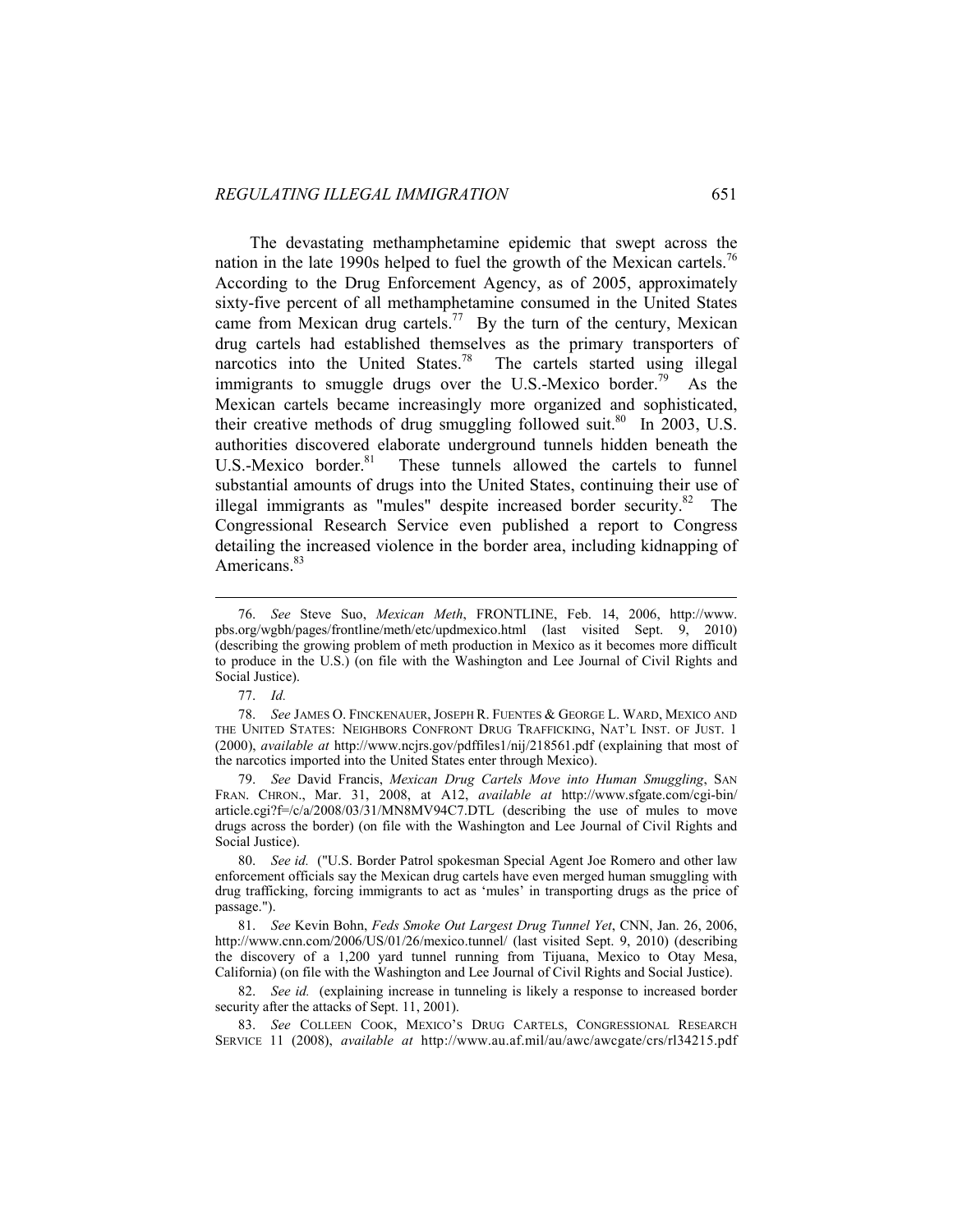### *II. Discriminatory Local Ordinances*

The following are brief case summaries that pertain to relevant antiimmigrant ordinances passed in 2006 and thereafter that are arguably unconstitutional.

### *A. Primary Examples*

# *l*. Lozano v. Hazleton<sup>84</sup>

The *Hazleton* case was the first of its kind to bring the issue of discriminatory, anti-immigrant legislation to the forefront of legal and political debate.<sup>85</sup> The social climate in the city of Hazleton, Pennsylvania reached a boiling point in the summer of  $2006$ .<sup>86</sup> The mayor, along with the majority of the city's legal residents, blamed most of the city's criminal, social, and economic ills on illegal immigrants. $87$  The mayor pushed several anti-immigrant ordinances through city hall.<sup>88</sup> Theses ordinances were tailored to regulate the employment and housing of illegal immigrants,<sup>89</sup> however, it appeared that their true intent was to drive illegal immigrants out of the city. $90$  Shortly after the Hazelton ordinance was

<sup>(</sup>describing increased border violence and increasingly brutal tactics used by Mexican drug cartels).

 <sup>84.</sup> *See* Lozano v. Hazleton, 459 F. Supp. 2d. 332, 338 (M.D. Pa. 2006) (granting temporary restraining order on a city ordinance that would cause eviction of a number of apartment dwellers because of the irreparable harm that would occur if the ordinance took effect).

 <sup>85.</sup> *See* Linda Kaiser Conley & Ilan Rosenberg, *The Eye of the Storm,* PA. LAW. 36 (2007) (stating that the city's ordinances were the first of their kind in the nation).

 <sup>86.</sup> *See* Campbell, *supra* note 3, at 1042–44 (outlining the legislation passed in Hazelton in 2006, and its subsequent effects on the community).

 <sup>87.</sup> *See* Tanner, *supra* note 2 ("In defending the ordinance, the mayor of Hazleton, Louis Barletta, stated, 'Illegal immigrants are destroying the city. I don't want them here, period.'").

 <sup>88.</sup> *See* Conley & Rosenberg, *supra* note 85, at 35 (describing the Mayor's push to pass the city ordinances).

 <sup>89.</sup> *See id.* ("In the summer of 2006, blaming many of the city's criminal, economic and social ills on 'illegal aliens,' Hazleton's mayor pushed through city council several ordinances designed to regulate the housing and employment of those viewed as unlawfully present in the United States.").

 <sup>90.</sup> *See* Campbell, *supra* note 3, at 1044 (discussing the targeting and harassment of Latinos under suspicion of violating the ordinances, and the exodus of illegal immigrants from the city after the ordinances were passed).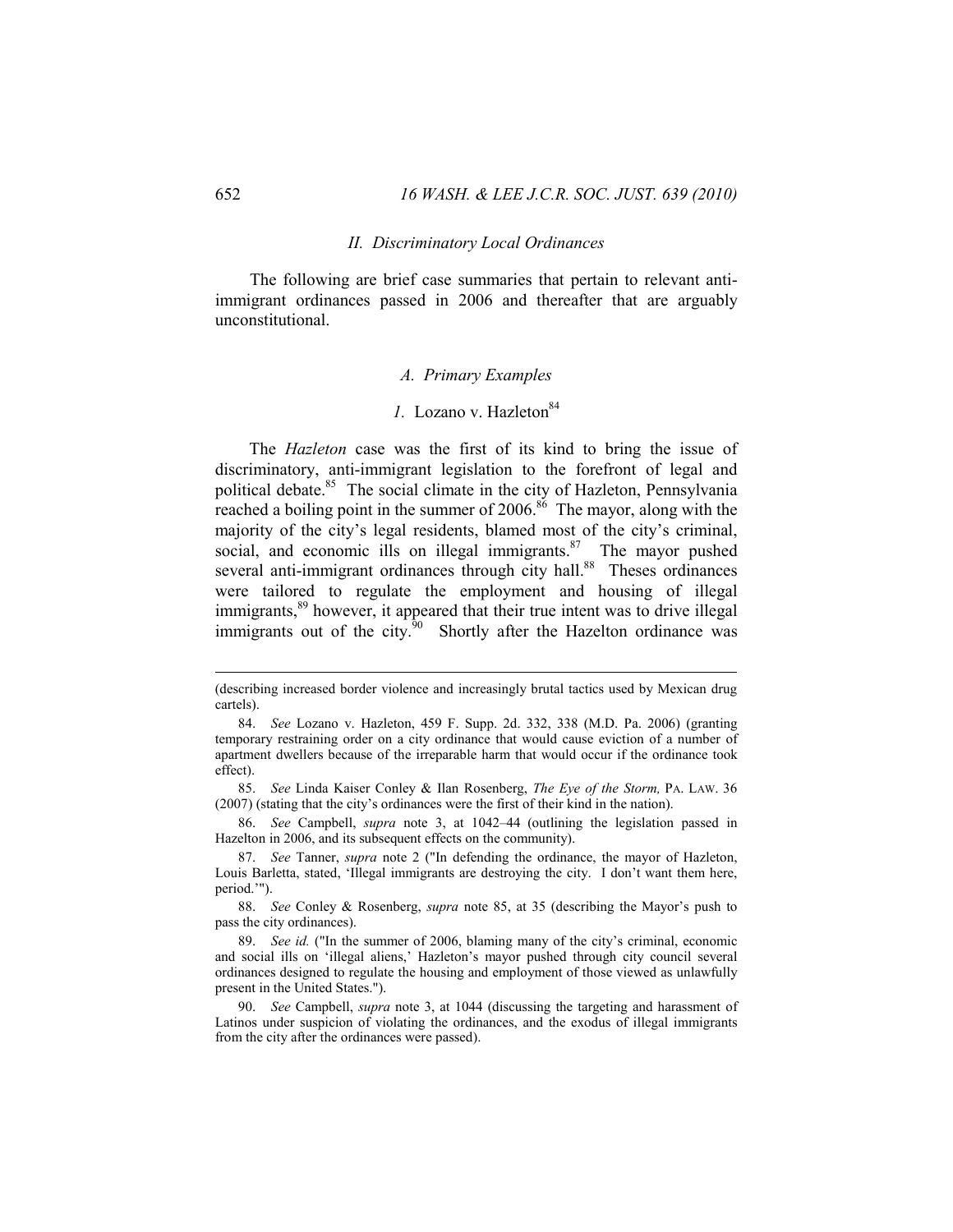passed in the summer of 2006, the nation saw a subsequent flurry of litigation related to anti-immigrant ordinances that had been passed all over the country.<sup>91</sup> Those ordinances are addressed below.

# 2. Riverside Coalition v. Riverside<sup>92</sup>

In October 2006, the ACLU filed suit against the city of Riverside, New Jersey in the Superior Court of New Jersey, alleging that the city's proposed anti-immigrant ordinance was unconstitutional.<sup>93</sup> The ordinance called for fines of up to two thousand dollars to be levied against anyone who knowingly hired or rented to illegal immigrants.<sup>94</sup> Additionally, the ordinance contained a provision allowing the city to revoke business permits for up to five years if employers knowingly hire illegal immigrants.<sup>95</sup>

# 3. Garrett v. Escondido<sup>96</sup>

In early November 2006, various civil rights groups in the City of Escondido, California formed a coalition and filed a complaint against the city on behalf of landlords, tenants, and community groups.  $\frac{97}{97}$  A local ordinance recently passed made it illegal to rent property to illegal aliens in the City of Escondido.<sup>98</sup> The coalition challenged the ordinance as unconstitutional for three reasons. First, they contended that the ordinance

 <sup>91.</sup> *See* Conley & Rosenberg, *supra* note 85, at 36 (discussing the wave of similar ordinances passed nationally after Hazleton passed its anti-immigrant ordinances); *see also* discussion *infra* Parts II.A.2–5 (outlining the cases that arose as a result of these ordinances).

 <sup>92.</sup> *See* Complaint, Riverside Coal. v. Riverside, No. 1:06-cv-03842-RMB-AMD (N.J. Super. Ct. Law Div. Oct. 18, 2006), *available at* http://clearinghouse.wustl.edu/chDocs/ public/IM-NJ-0001-0001.pdf (describing the grounds upon which the ACLU filed a complaint against the city of Riverside).

 <sup>93.</sup> *Id.*

 <sup>94.</sup> Riverside Twp., NJ, Ordinance No. 2006-26 (amended Oct. 25, 2006), *available at* http://clearinghouse.wustl.edu/chDocs/public/IM-NJ-0001-0005.pdf.

 <sup>95.</sup> *Id.*

 <sup>96.</sup> Garrett v. Escondido, 465 F. Supp. 2d 1043, 1060 (S.D. Cal. 2006) (granting a temporary restraining order on the city ordinance and finding that it would cause irreparable harm to the affected illegal immigrants and the city's interest in enforcing the ordinance did not outweigh this harm).

 <sup>97.</sup> *Id.* at 1047.

 <sup>98.</sup> *Id.* at 1048.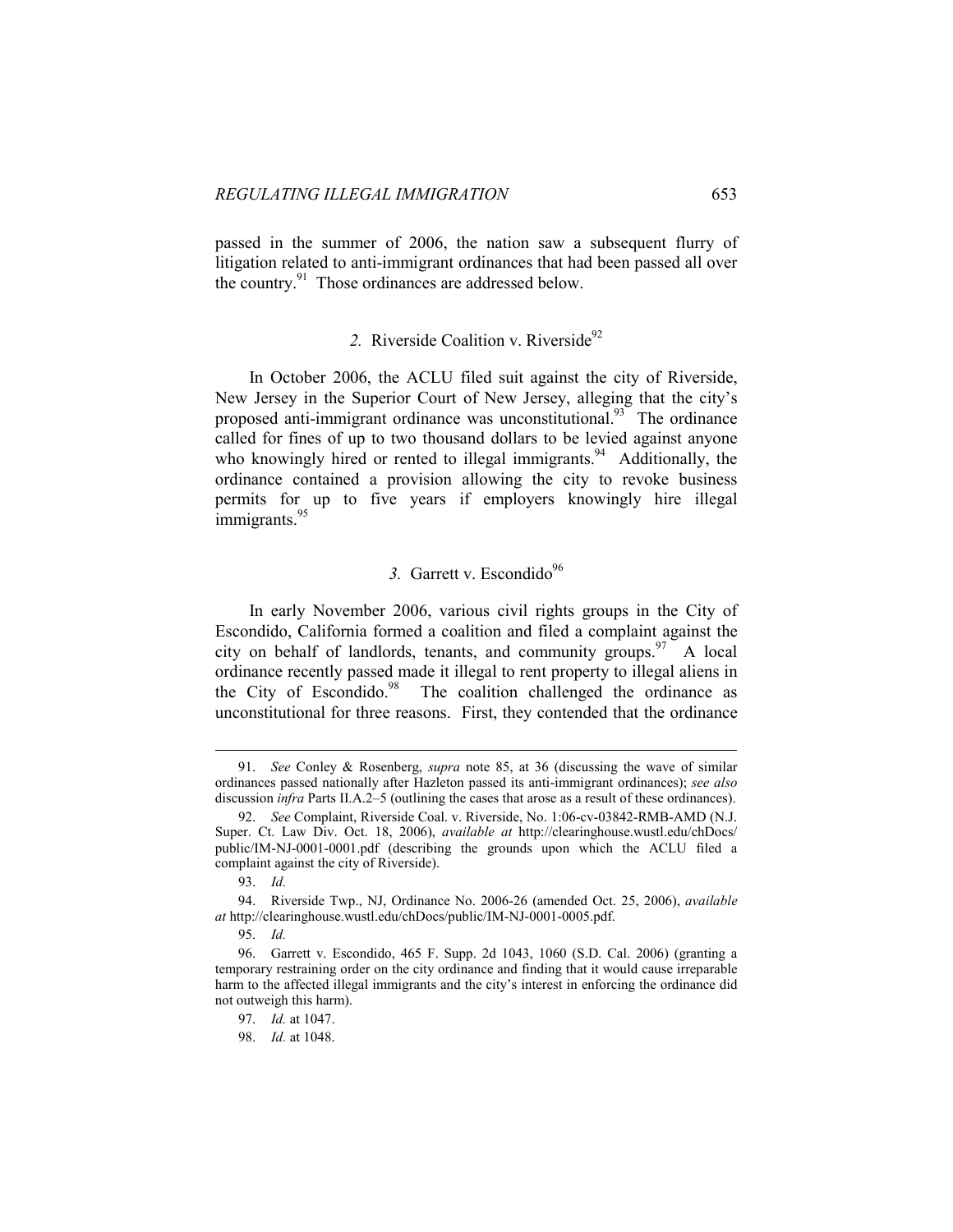directly violated federal immigration laws and that the federal government has exclusive jurisdiction to create and enforce immigration laws.<sup>99</sup> Second, they alleged that the ordinance violated the contract rights of the landlords and tenants.<sup>100</sup> Finally, the coalition argued that the city's Finally, the coalition argued that the city's ordinance violated federal fair housing laws and, therefore, violated the Due Process Clause.<sup>101</sup>

# 4. Reynolds v. Valley Park<sup>102</sup>

In the summer of 2006, the city council of Valley Park, Missouri voted to pass Ordinance No.  $1708$ <sup>103</sup> This particular ordinance made it illegal to hire or attempt to hire any illegal aliens or rent property to such persons.<sup>104</sup> The ordinance also contained an "English Only" provision.<sup>105</sup>

 <sup>99.</sup> *See id.* at 1055–56 (explaining plaintiff's argument that the ordinance violates the Supremacy Clause as "an impermissible attempt to regulate immigration," under the concept of field preemption by the federal government, and that "the [o]rdinance conflicts with individual provisions of Federal law").

 <sup>100.</sup> *See id.* at 1051–52 ("Plaintiffs further contend that the Ordinance forces landlords to . . . choose between violation of the Ordinance or breaching valid contracts such that it requires them to 'engage in policing actions or impaling their existing contractual obligations.'").

 <sup>101.</sup> *See Escondido*, 465 F. Supp. 2d at 1057 ("Plaintiffs argue that the Ordinance 'facially deprives Plaintiffs of due process' because it 'fails to provide either landlords or tenants with any notice or opportunity to be heard before depriving them of fundamental liberty and property rights.'").

 <sup>102.</sup> *See* Order Granting Plaintiffs' Motion for Temporary Restraining Order, No. 4:06- CV-01487 (E.D. Mo. Sept. 25, 2006), *available at* http://clearinghouse.wustl.edu/ chDocs/public/IM-MO-0001-0005.pdf (upholding permanent restraining order on the enforcement provisions of two city ordinances that adversely affected illegal immigrants), *aff*'*d*, 254 S.W.3d 264, 266–67 (Mo. Ct. App. 2008) (dismissing the appeal seeking to have ordinances declared void and unenforceable, as the city had repealed them and enacted new ordinances).

 <sup>103.</sup> Valley Park, Mo., Ordinance No. 1715 (Sept. 26, 2006), *available at*  http://clearinghouse.wustl.edu/chDocs/public/IM-MO-0001-0009.pdf.

 <sup>104.</sup> *Id.*

 <sup>105.</sup> *See* Campbell*, supra* note 3*,* at 1054 (explaining that "English Only" laws prevent those who cannot communicate in English or who would better communicate in another language from speaking in that language by making English the official language).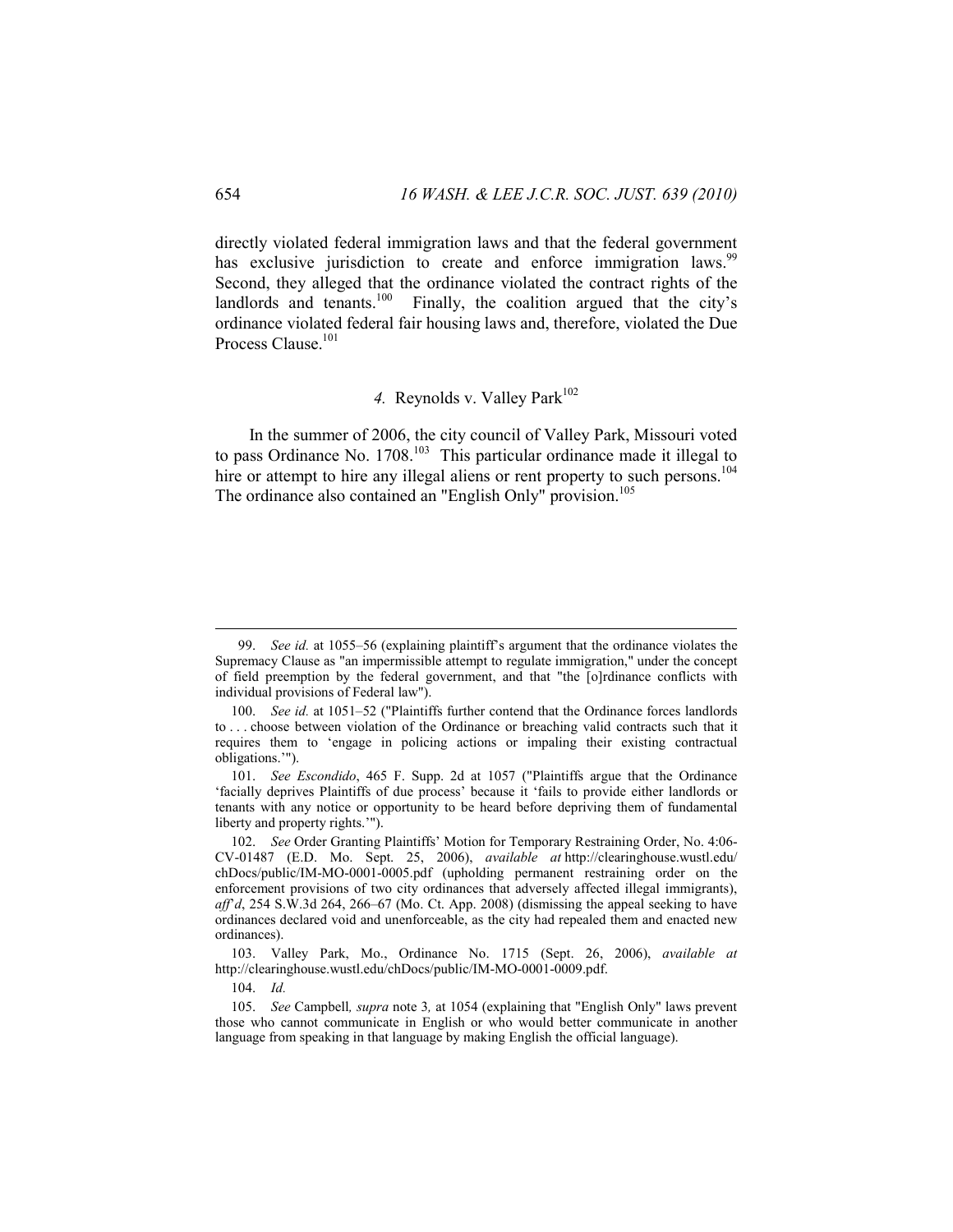$\overline{a}$ 

# 5. Vasquez v. Farmer's Branch<sup>106</sup>

On November 13, 2006, the city of Farmer's Branch, Texas, passed Ordinance No.  $2892$ <sup>107</sup> This ordinance required proof of citizenship or residency in order to rent from a landlord.<sup>108</sup>

### *B. Potential Unconstitutionality of Local Ordinances*

As more local governments began passing anti-immigrant ordinances, civil rights groups and other like-minded legal factions began a collective rally to challenge their constitutionality.<sup>109</sup> As of the date of writing this Note, the constitutionality of these ordinances had not been addressed by the Supreme Court.110 But the Supreme Court will have the opportunity to grant certiorari to *Hazleton* as the U.S. Court of Appeals for the Third Circuit issued its opinion finding the ordinance to be unconstitutional.<sup>111</sup>

 <sup>106.</sup> *See* Vasquez v. Farmers Branch, No. 3-07CV0061 (N.D. Tex. Jan. 10, 2007), available at http://www.clearinghouse.net/detail.php?id=5539 (challenging an ordinance which would have required landlords to check tenants' U.S. Citizenship or eligible immigration status before renting to them) (on file with the Washington and Lee Journal of Civil Rights and Social Justice).

 <sup>107.</sup> *See* Farmers Branch, Tex., Ordinance 2892 (Nov. 13, 2006), *available at* 

http://clearinghouse.wustl.edu/chDocs/public/IM-TX-0001-0002.pdf (outlining the requirement that landlords verify the U.S. citizenship or eligible immigration status before renting to tenants).

 <sup>108.</sup> *See id.* ("The owner and/or property manager shall require as a prerequisite to entering into any lease or rental arrangement, including any lease or rental renewals or extensions, the submission of evidence of citizenship or eligible immigration status for each tenant family . . . .").

 <sup>109.</sup> *See*, *Anti-Immigrant Ordinances: Farmers Branch, Texas, American Civil Liberties Union*, January 5, 2007, http://www.aclu.org/immigrants/discrim/27859res 20070105.html (last visited Sept. 12, 2010) (listing some of the organizations challenging the Farmer's Branch ordinance, such as the Mexican American Legal Defense and Educational Fund and the ACLU of Texas) (on file with the Washington and Lee Journal of Civil Rights and Social Justice).

 <sup>110.</sup> *See* Conley & Rosenberg, *supra* note 85, at 40 ("The Hazleton decision, however, will not bring a final conclusion to the issues raised in the immigration debate by local municipalities. Hazleton has appealed to the 3rd U.S. Circuit Court of Appeals, and its mayor has promised a further appeal to the U.S. Supreme Court . . . .").

 <sup>111.</sup> *See* Lozano v. City of Hazleton, No. 07-3531, 2010 U.S. App. LEXIS 18835, at \*138, \*153 (3d Cir. Sept. 9, 2010) (finding that Hazleton's ordinances regulating employment of undocumented immigrants and provision of housing to undocumented immigrants were preempted by the Federal Immigration Reform and Control Act).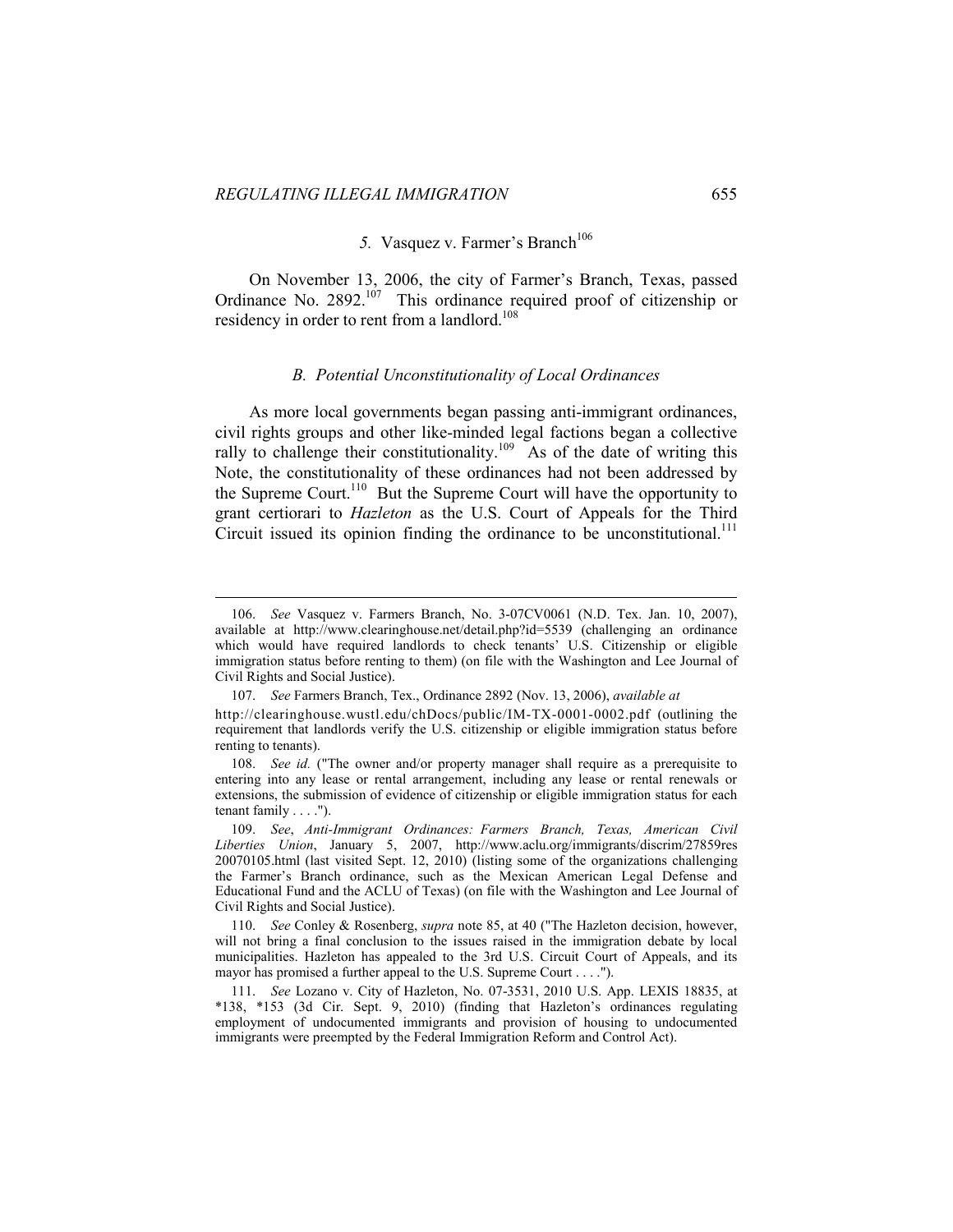The city's mayor has already promised to appeal to the U.S. Supreme Court. $^{112}$ 

The constitutional infirmities of these local ordinances can be separated into two distinct groups. Ordinances that fall into the first group violate the concept of preemption set forth in the Supremacy Clause of the U.S. Constitution.<sup>113</sup> If it is determined that a local ordinance is preempted by federal law, these ordinances are almost always unconstitutional.<sup>114</sup> Ordinances that fall into the second group present more complex questions of constitutionality.

#### *1. Preemption and the Supremacy Clause*

The Supremacy Clause of the U.S. Constitution establishes that the Constitution, federal statutes, and U.S. treaties are to be treated as "the supreme law of the land."<sup>115</sup> The U.S. Supreme Court has held that the regulation of immigration "is unquestionably exclusively a federal power."116 The Supreme Court has ruled that state or local law attempting to regulate immigration will be invalid if: (1) Congress shows any intent to occupy a given field of law; (2) the state law conflicts with federal law, meaning, it is impossible to comply with both state and federal law; or (3) the state law acts as an obstacle to the accomplishment of the full purposes and objectives of Congress.<sup>117</sup> Since immigration law is under the almost exclusive control of the Federal Government, the recent attempts of local governments to regulate illegal immigrants by enacting and enforcing local immigration ordinances exceeds the power delegated to municipal governments. $^{118}$ 

 <sup>112.</sup> *See* Larry King, *Federal Appeals Court Strikes Down Hazleton's Immigration Ordinances*, THE PHILADELPHIA INQUIRER, September 10, 2010, at B1 ("Saying he was 'not disillusioned' by the ruling, Barletta pledged to take the case to the Supreme Court.").

 <sup>113.</sup> *See* DeCanas v. Bica, 424 U.S. 351, 354 (1976) (holding that immigration laws fall within the purview of the federal government and will preempt conflicting state laws).

 <sup>114.</sup> *See* discussion *infra* Part II.B.1 (describing this first category of ordinances and the likelihood that they will be preempted by federal law, thus rendering them unconstitutional).

 <sup>115.</sup> U.S. CONST. art. VI, cl. 2.

 <sup>116.</sup> *DeCanas*, 424 U.S. at 354*.* 

 <sup>117.</sup> *See* Silkwood v. Kerr-McGee Corp., 464 U.S. 238, 248 (1984) (stating the grounds on which preemption can occur); *see also* Pacific Gas & Elec. Co. v. State Energy Res. Conserv. & Dev. Comm'n, 461 U.S. 190, 203–04 (1983) (discussing the test used to determine if federal law preempts state law).

 <sup>118.</sup> *See DeCanas*, 424 U.S. at 354 (stating that the U.S. Constitution gives the federal government exclusive control over immigration matters).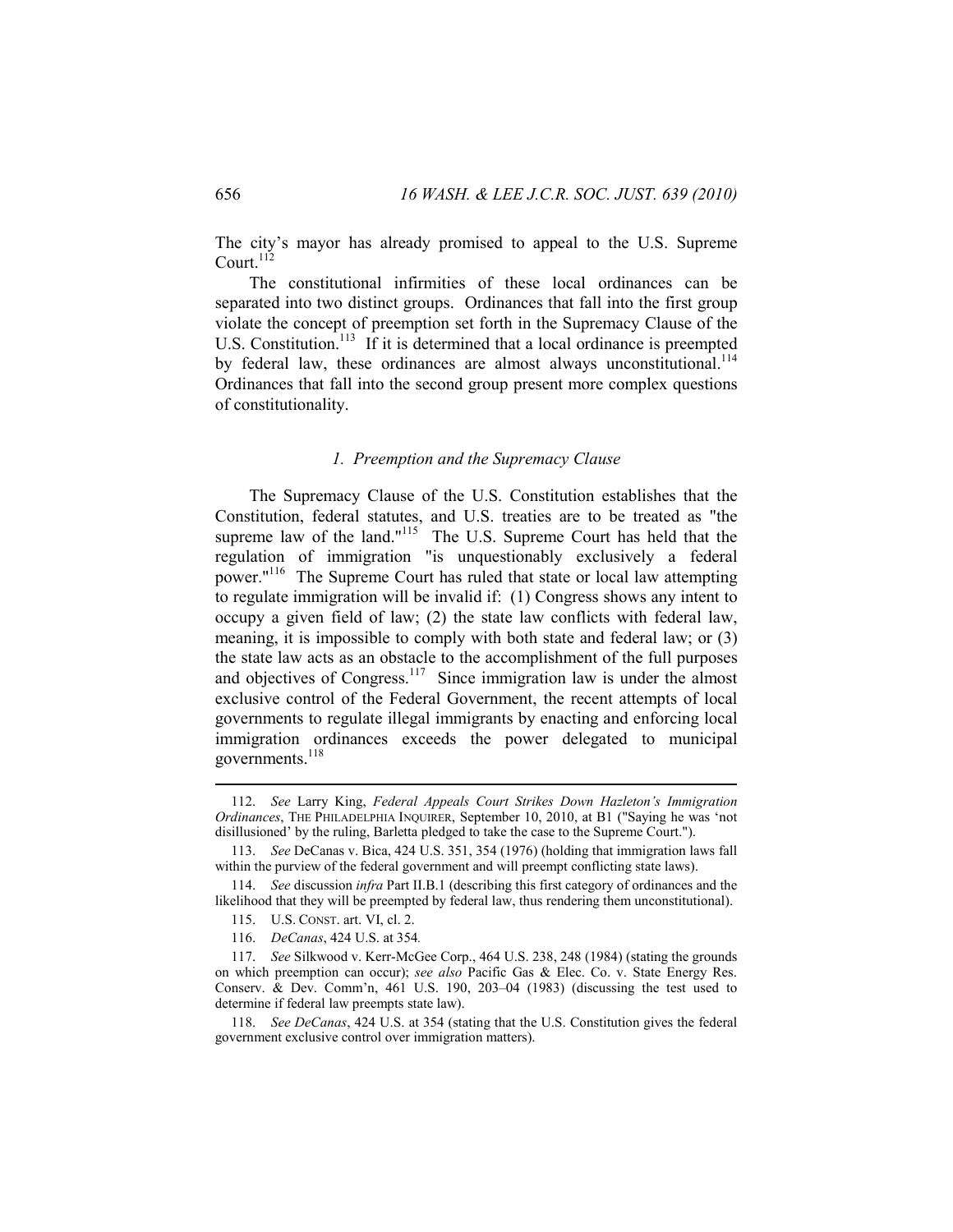$\overline{a}$ 

In 1952, Congress passed the Immigration and Nationality Act (INA), which restricts immigration into the United States.<sup>119</sup> Because the INA governs the substantive area of law that local anti-immigrant ordinances attempt to regulate,<sup>120</sup> these local ordinances are preempted by the Supremacy Clause.<sup>121</sup> As a result, any local ordinance which attempts to regulate illegal immigration will most likely be preempted by federal law and subsequently struck down as unconstitutional.<sup>122</sup>

### *2. Other Potential Constitutional Infirmities*

The local anti-immigrant ordinances are arguably unconstitutional for four other reasons: they violate the First Amendment, the Contract Clause, the Equal Protection Clause, and the Due Process Clause. Unlike a challenge under the Supremacy Clause, a challenge for one of these four reasons requires the court to decide the threshold question: Whether illegal immigrants targeted by an ordinance are entitled to enjoy the rights of U.S. citizens granted in the U.S. Constitution?<sup>123</sup> The Supreme Court's current jurisprudence does not definitively answer this question.<sup>124</sup> As a result, this Note argues that the arguments for an ordinance's unconstitutionality for these reasons are weaker.

In 1982, the Supreme Court in *Plyler v. Doe*, 125 asserted that illegal immigrants did have the constitutional rights of Due Process and Equal Protection.<sup>126</sup> However, in 1990, the Supreme Court clarified and

 122. *See* DeCanas v. Bica, 424 U.S. 351, 354 (1976) (stating that Federal law preempts most state and local immigration laws, with a narrow exception for tangential matters).

 124. *See* discussion *infra* Part II.B.2 (reviewing the Supreme Court's jurisprudence on the issue of illegal immigrants' entitlement to constitutional rights).

 125. *See Plyler*, 457 U.S. at 210 ("Aliens, even aliens whose presence in this country is unlawful, have long been recognized as 'persons' guaranteed due process of law by the Fifth and Fourteenth Amendments.").

 126. *See id.* at 211–12 (stating that illegal immigrants are "within the jurisdiction" of the states in which they reside and, therefore, receive Fourteenth Amendment protections,

 <sup>119.</sup> Immigration and Nationality Act of 1952, 8 U.S.C. § 1101 et. seq. (Lexis 2010).

 <sup>120.</sup> *See id*. section 1324a (stating that INA § 274A expressly preempts any state or local law imposing civil or criminal sanctions upon those who employ, or attempt to employ, illegal aliens).

 <sup>121.</sup> *See* U.S. CONST. art. VI, cl. 2 (declaring that the Constitution is the "[S]upreme Law of the Land[, the] . . . Laws of any State to the Contrary notwithstanding").

 <sup>123.</sup> *See* Plyler v. Doe, 457 U.S. 202, 210 (1982) (striking down a Texas statute prohibiting illegal alien children from receiving an education in public schools). The case also addresses whether illegal immigrants are afforded Constitutional protections under the Fourteenth Amendment.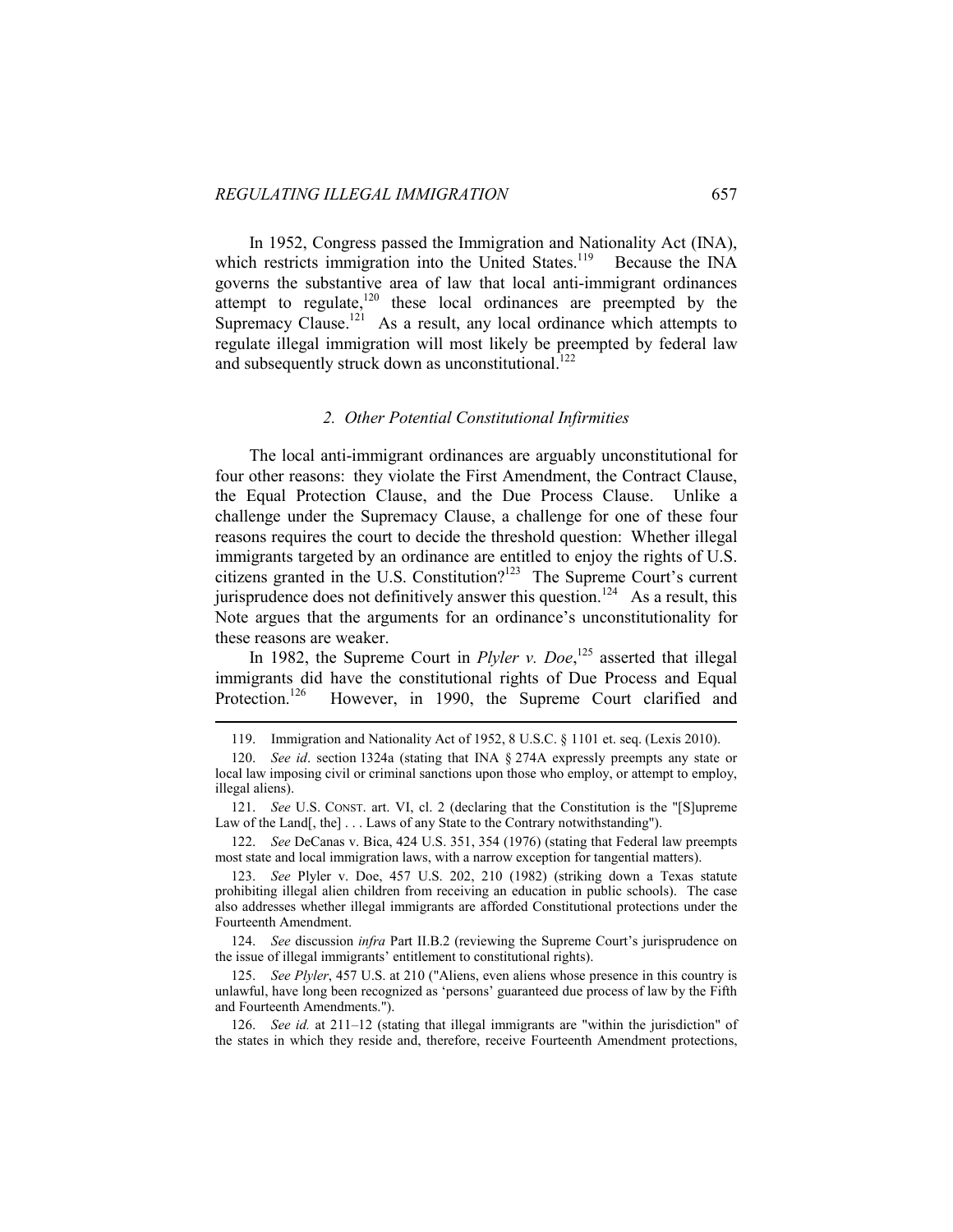weakened *Plyler*. In *United States v. Verdugo-Urquidez*, 127 the Supreme Court stated: "[T]hose cases in which aliens have been determined to enjoy certain constitutional rights establish only that aliens receive such protections when they have come within the territory of, and have developed substantial connections with, this country."<sup>128</sup> The Supreme Court reiterated the finding of *Chew v. Colding*: 129 "The Bill of Rights is a futile authority for the alien seeking admission for the first time to these shores. But once an alien lawfully enters and resides in this country he becomes invested with the rights guaranteed by the Constitution to all people within our borders."130 With *United States v. Verdugo-Urquidez*, 131 standing as the Supreme Court's most recent ruling on this issue, it is questionable whether the illegal immigrants targeted by the local ordinances are entitled to each of the four constitutional rights at issue. The determination is likely to hinge on whether said illegal immigrants have "developed substantial connections with, this country."<sup>132</sup>

### *a. First Amendment Violations*

The First Amendment of the U.S. Constitution guarantees the right to free speech.<sup>133</sup> Most of these anti-immigrant ordinances, such as those seen in the *Hazelton* and *Reynolds* cases, contain some form of an "English

 $\overline{a}$ 

132. *Id.* at 260.

and finding that a class of persons receiving protection from the equal protection guarantee is also entitled due process protections).

 <sup>127.</sup> *See* United States v. Verdugo-Urquidez, 494 U.S. 259, 273–75 (1990) (establishing a threshold for when illegal aliens are afforded Constitutional rights). The Court refused to grant Fourth Amendment rights to a citizen and resident of Mexico, when the location searched was in Mexico.

 <sup>128.</sup> *Id*. at 260.

 <sup>129.</sup> *See* Chew v. Colding, 344 U.S. 590, 603 (1953) (holding that the Attorney General could not deny an illegal alien the opportunity to be heard in opposition to a permanent deportation order).

 <sup>130.</sup> *See id*. at 596 n.5 (Murphy, J., concurring) (quoting Bridges v. Wixon, 326 U.S. 135, 161 (1945)).

 <sup>131.</sup> *See Verdugo-Urquidez*, 494 U.S. at 275 (holding that the Fourth Amendment does not apply to the search and seizure by United States agents of property owned by a nonresident alien and located in a foreign country).

 <sup>133.</sup> *See* U.S. CONST. amend. I ("Congress shall make no law respecting an establishment of religion, or prohibiting the free exercise thereof; or abridging the freedom of speech, or of the press; or the right of the people peaceably to assemble, and to petition the Government for a redress of grievances.").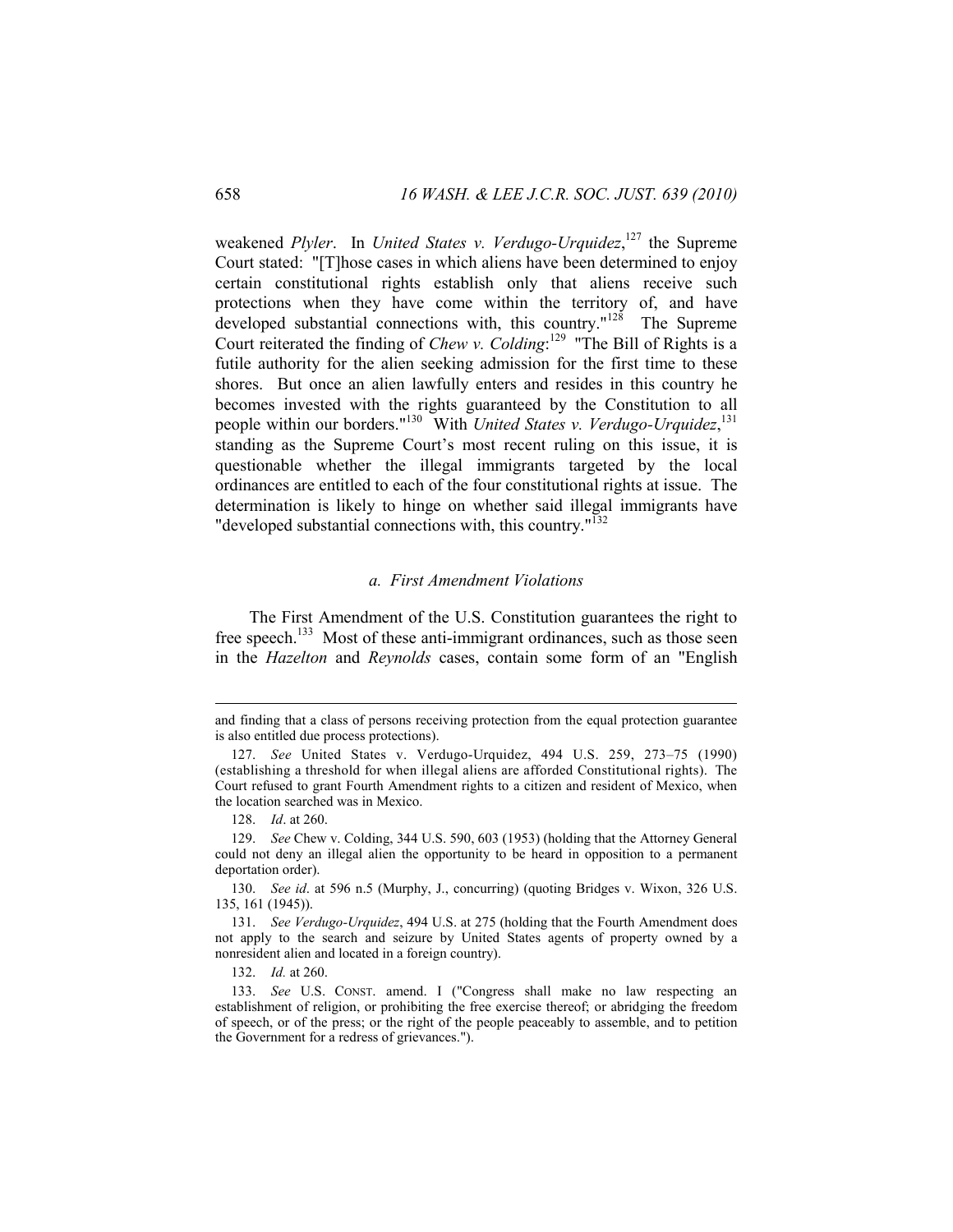Only" provision.<sup>134</sup> The San Bernardino Initiative's proposed ordinance, entitled the "Illegal Immigration Relief Act," also contained an "English Only" provision.<sup>135</sup> In fact, the text found in San Bernardino's proposed ordinance is a good example of a typical "English Only" provision. It states: "Unless explicitly mandated by the federal government, the state of California or the county of San Bernardino, all official city business, forms, documents, signage, telecommunication or electronic communication devices will be conducted or written in or utilize English only.<sup>"136</sup>

These "English Only" provisions found in the majority of the antiimmigrant ordinances violate the First Amendment's free speech rights of those immigrants who cannot speak or write in English.<sup>137</sup> Formally banning other languages from being recognized as acceptable means of communicating public business effectively strips all non-English speakers of the ability to express themselves in public forums.138 In *Meyer v. Nebraska*, 139 the U.S. Supreme Court stated:

The protection of the Constitution extends to all, to those who speak other languages as well as to those born with English on the tongue. Perhaps it would be highly advantageous if all had ready understanding of our ordinary speech, but this cannot be coerced by methods which

136. *Id*.

 <sup>134.</sup> *See, e.g.,* Farmers Branch, Tex., Ordinance 2892 (Nov. 13, 2006), *available at*  http://clearinghouse.wustl.edu/chDocs/public/IM-TX-0001-0002.pdf ("The English language is hereby declared the Official Language of the City of Farmers Branch, Texas."); *see also* Valley Park, Mo., Ordinance 1708 (July 17, 2006), *available at*  http://clearinghouse.wustl.edu/chDocs/public/IM-MO-0001-0009.pdf ("The City of Valley Park declares that English is the official language of the City."), *and* Hazelton, Pa., Ordinance 2006-19 (Oct. 11, 2006), *available at* http://www.clearinghouse. wustl.edu/chdocs/public/IM-PA-0001-0007.pdf ("The English language is the official language of the City of Hazleton.").

 <sup>135.</sup> *See* Save San Bernardino Initiative Text, http://www.campaignsitebuilder.com/ templates/displayfiles/tmpl68.asp?SiteID=843&PageID=12139&Trial=false (last visited Sept. 12, 2010) (providing an example of an English only ordinance) (on file with the Washington and Lee Journal of Civil Rights and Social Justice)*.* 

 <sup>137.</sup> *See* Meyer v. Nebraska, 262 U.S. 390, 403 (1923) (holding a statute unconstitutional that prevented the teaching of modern foreign language to children, and stating that such a statute could not be for the mental health of children).

 <sup>138.</sup> *See* Campbell, *supra* note 3, at 1054–56 (discussing the consequences of "Englishonly" laws).

 <sup>139.</sup> *See Meyer*, 262 U.S. at 403 (holding a statute unconstitutional that prevented the teaching of modern foreign language to children, and stating that such a statute could not be for the mental health of children).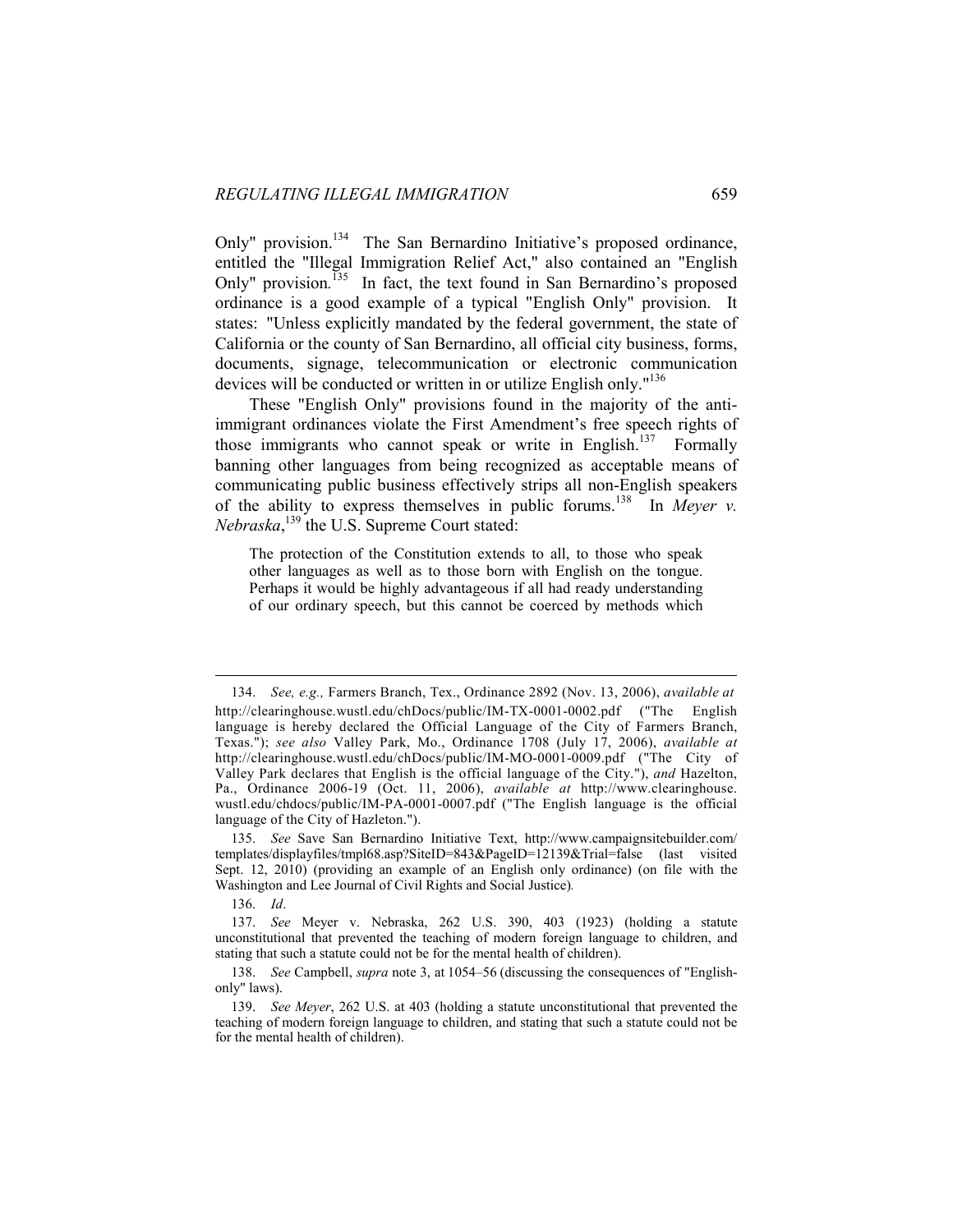conflict with the Constitution—a desirable end cannot be promoted by prohibited means.

The majority of the previously mentioned local ordinances had "English Only" clauses written into them; therefore, these ordinances would be unconstitutional if they targeted illegal immigrants who are entitled to the constitutional rights guaranteed by the First Amendment.<sup>141</sup>

# *b. Contract Clause*

The Contract Clause of the U.S. Constitution guarantees people the right to make and enforce private contracts without governmental interference.<sup>142</sup> The Supreme Court's current test of what constitutes a violation of an individual's constitutional right to contract was presented in *Energy Reserves Group v. Kansas Power & Light*. 143 In *Energy Reserves Group*, the Supreme Court set out a three-part test to determine whether a  $\frac{1}{2}$ local or state law violates the Contract Clause.  $\frac{1}{4}$  First, the test states that the regulation must substantially impair a contractual relationship.<sup>145</sup> Second, the State must show there was a "significant and legitimate purpose" behind the regulation, such as attempting to remedy a broad and general social or economic problem.<sup>146</sup> Third, the test states that the

 <sup>140.</sup> *Meyer,* 262 U.S. at 401.

 <sup>141.</sup> *See* U.S. CONST. amend. I (outlining the right to free exercise of religion, freedom of speech, and assembly).

 <sup>142.</sup> U.S. CONST. art. I, § 10, cl. 1. The Contract Clause states: No State shall enter into any Treaty, Alliance, or Confederation; grant Letters of Marque and Reprisal; coin Money; emit Bills of Credit; make any Thing but gold and silver Coin a Tender in Payment of Debts; pass any Bill of Attainder, ex post facto Law, or Law impairing the Obligation of Contracts, or grant any Title of Nobility.

*Id*.

 <sup>143.</sup> *See* Energy Reserves Group v. Kansas Power & Light Co., 459 U.S. 400, 411–13 (1983) (holding that the Kansas Natural Gas Price Protection Act was not in violation of the plaintiff's contract clause rights because plaintiff's ability to contract was not impaired).

 <sup>144.</sup> *See id.* at 411–13 (utilizing a three-part test to establish whether a Kansas law violated the plaintiff's rights under the Contract Clause of the Constitution).

 <sup>145.</sup> *See id.* at 411 ("The threshold inquiry is 'whether the state law has, in fact, operated as a substantial impairment of a contractual relationship.'" (quoting Allied Structural Steel Co. v. Spannaus, 438 U.S. 234, 244 (1978)).

 <sup>146.</sup> *See id.* at 411–12. ("If the state regulation constitutes a substantial impairment, the State, in justification, must have a significant and legitimate public purpose behind the regulation . . . .").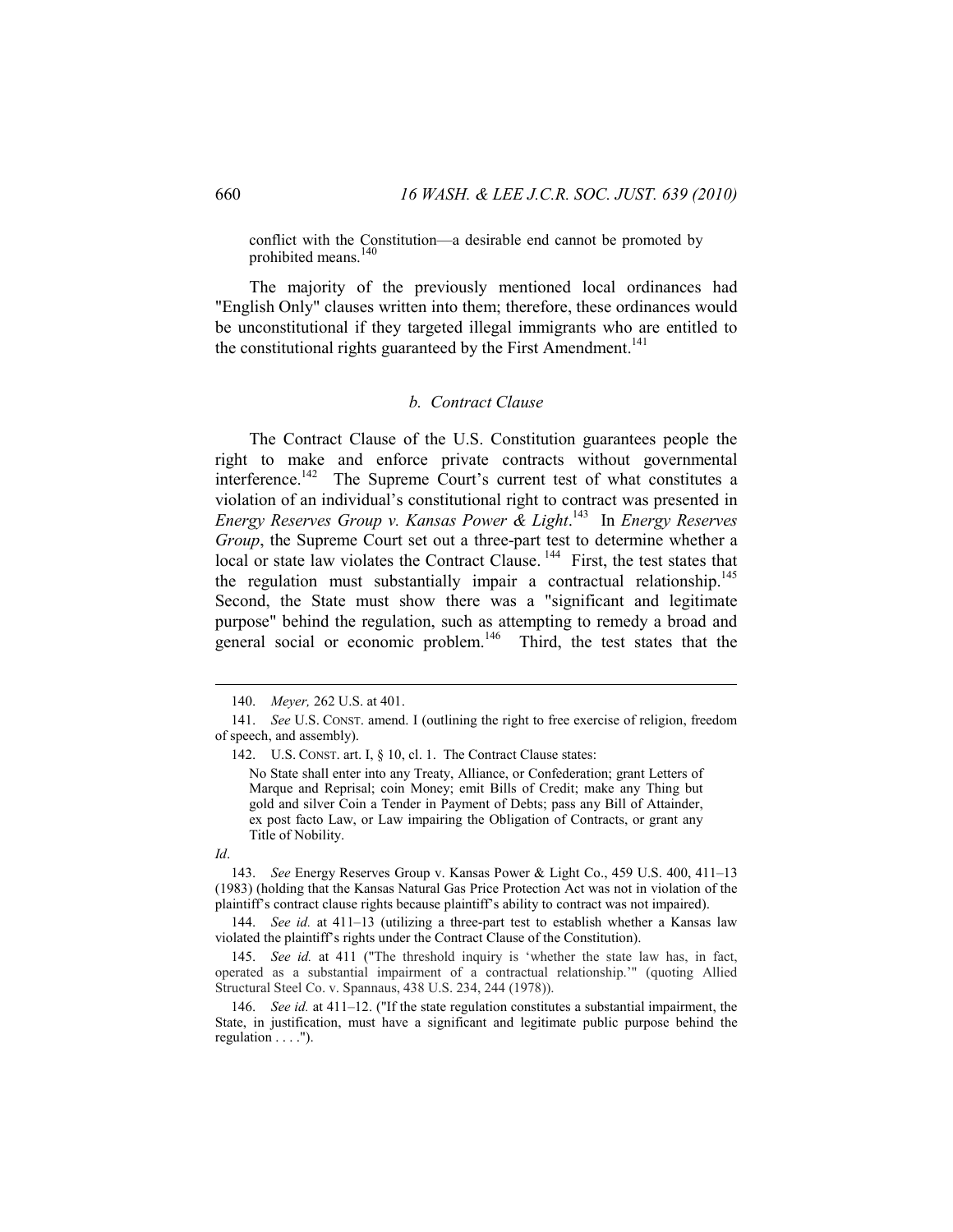proposed law must be reasonable and appropriate for its intended purpose.<sup>147</sup>

The above test is the standard that should apply whenever an individual alleges that his right to contract has been unconstitutionally violated. In *Garrett v. Escondido*,<sup>148</sup> attorneys for various civil rights groups filed a complaint against the City of Escondido, alleging that it violated the contract rights of landlords and tenants when it passed its local ordinance because the ordinance made it illegal to rent property to illegal aliens. 149 On December 11, 2006, Judge John Houston of the United States District Court for the Southern District of California agreed and held that the ordinance did unconstitutionally violate the Contract Clause.<sup>150</sup> Judge Houston placed a permanent injunction barring the City of Escondido from enforcing its ordinance in perpetuity.<sup>151</sup> Although this decision indicates that making it illegal to rent property to illegal immigrants is a violation of constitutionally protected contract rights, there is currently no Supreme Court jurisprudence that addresses this issue. As a result, a disproportionately small number of plaintiffs who have challenged these ordinances have argued that the Contract Clause was violated.<sup>152</sup> The other potential constitutional infirmities discussed in this Note have more guiding Supreme Court precedent.

#### *c. Equal Protection Clause*

The Equal Protection Clause of the Fourteenth Amendment states: "Nor shall any State . . . deny to any person within its jurisdiction the equal protection of the laws."<sup>153</sup> If a U.S. law denies a right to some

 <sup>147.</sup> *See id.* at 412 ("[T]he next inquiry is whether the adjustment of 'the rights and responsibilities of contracting parties [is based] upon reasonable conditions and [is] of a character appropriate to the public purpose justifying [the legislation's] adoption.'" (quoting U.S. Trust Co. v. New Jersey, 431 U.S. 1, 22 (1977)).

 <sup>148.</sup> Garrett v. Escondido, 465 F. Supp. 2d 1043 (S.D. Cal. 2006).

 <sup>149.</sup> *See Garrett*, 465 F. Supp. 2d at 1054 (granting a restraining order against an ordinance that sanctioned landlords who rented to illegal immigrants).

 <sup>150.</sup> *See id*. at 1057 ("Accordingly, for the foregoing reasons, this Court finds that Plaintiffs have raised serious concerns regarding the constitutionality of the Ordinance and its preemption by federal law.").

 <sup>151.</sup> *Id.*

 <sup>152.</sup> *See supra* Part II (discussing the cases that have challenged the Hazleton and City of Farmer's Ordinances).

 <sup>153.</sup> U.S. CONST. amend. XIV, § 1.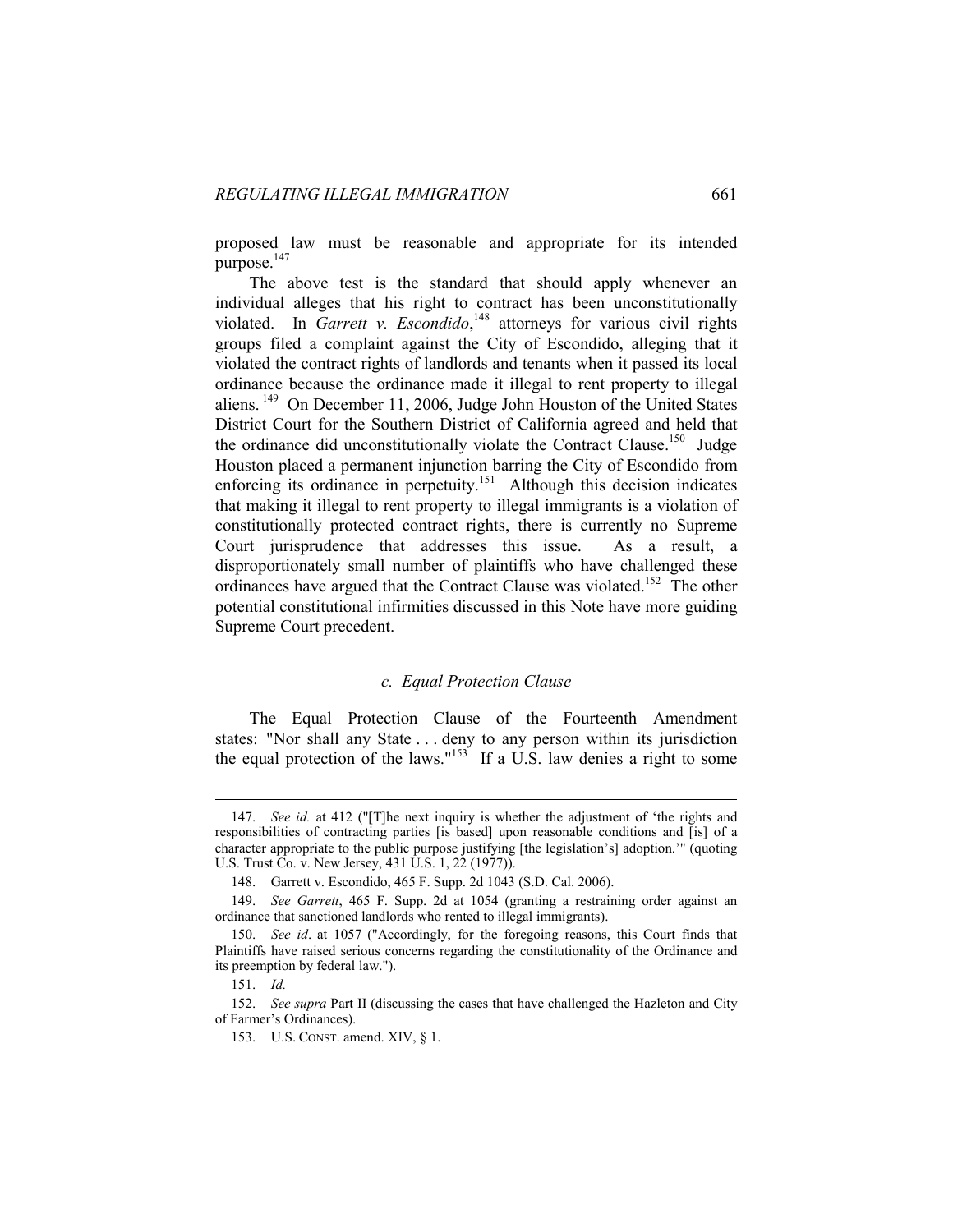citizens but not all, it can be challenged under the Equal Protection Clause.154 Furthermore, existing Supreme Court jurisprudence suggests that the Equal Protection Clause extends not only to U.S. citizens, but to every person living within its borders, including aliens.155 In *Torao Takahashi v.*  Fish and Game Commission,<sup>156</sup> the Supreme Court held that the Fourteenth Amendment protects "all persons" against state legislation.<sup>157</sup> The Court went on to state: "The Fourteenth Amendment and the laws adopted under its authority thus embody a general policy that all persons lawfully in this country shall abide 'in any state' on an equality of legal privileges with all citizens under non-discriminatory laws."158

More recent Supreme Court holdings, which analyze the Civil Rights Act, have narrowed the focus of the Equal Protection Clause's applicability to the anti-immigrant ordinances.<sup>159</sup> Title VI of the Civil Rights Act of 1964 states: "No person in the United States shall, on the ground of race, color, or national origin, be excluded from participation in, be denied benefits of, or be subjected to discrimination under any program or activity receiving Federal financial assistance."160 The Supreme Court has held that intentional discrimination on the part of any entity that receives federal funds and violates the Equal Protection Clause also violates Title VI of the Civil Rights Act.<sup>161</sup> Because all U.S. cities receive some type of federal funding, <sup>162</sup> they are in violation of Title VI if they enact "English Only"

 <sup>154.</sup> *See id.* ("No State shall make or enforce any law which shall abridge the privileges or immunities of citizens of the United States.").

 <sup>155.</sup> *See* Takahashi v. Fish & Game Comm'n, 334 U.S. 410, 419 (1948) ("The Federal Government has broad constitutional powers in determining what aliens shall be admitted to the United States, the period they may remain, regulation of their conduct before naturalization, and the terms and conditions of their naturalization.").

 <sup>156.</sup> *Id.*

 <sup>157.</sup> *Id.* at 420.

 <sup>158.</sup> *Id.*

 <sup>159.</sup> *See generally* Jason H. Lee, *Unlawful Status as a Constitutional Irrelevancy?: The Equal Protection Rights of Illegal Immigrants*, 39 GOLDEN GATE U.L. REV. 1 (2008) (discussing the Supreme Court's Equal Protection decisions and the *Plyler* decision).

 <sup>160.</sup> Civil Rights Act of 1964, 42 U.S.C. § 2000d (1964).

 <sup>161.</sup> *See* United States v. Fordice, 505 U.S. 717, 732–33 (1992) (analyzing a state system for dual university admissions for blacks and whites that is federally funded and in violation of both the Equal Protection Clause and Title VI of the Civil Rights Act).

 <sup>162.</sup> *See* STATE-BY-STATE FACT SHEETS, OFFICE OF MANAGEMENT AND BUDGET, http://www.whitehouse.gov/omb/budget\_factsheets\_states/ (last visited Sept. 7, 2010) (detailing the distribution of federal funding in U.S. cities and states) (on file with the Washington and Lee Journal of Civil Rights and Social Justice)*.*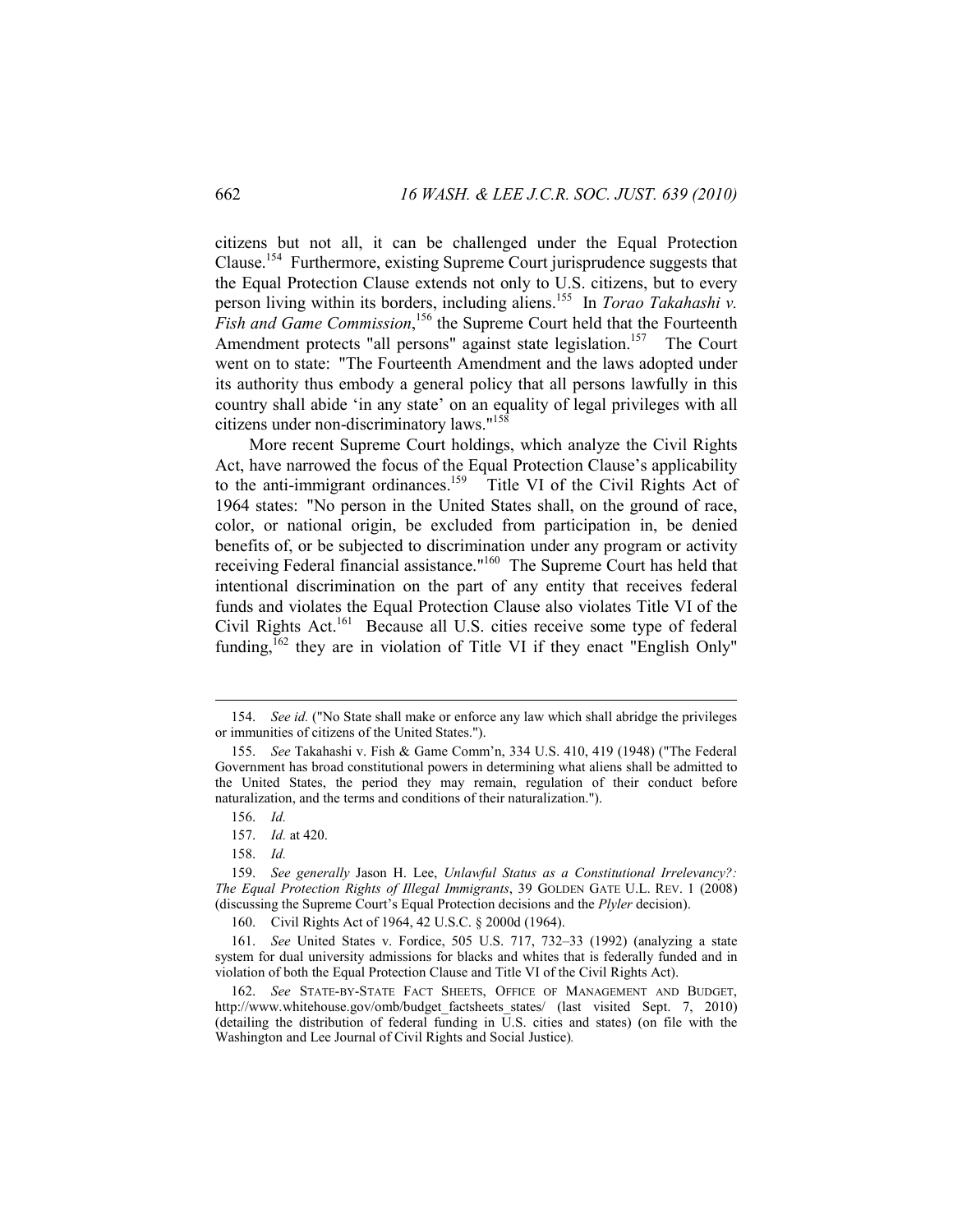ordinances and deny municipal services, such as public education, to non-English speaking individuals. $163$ 

### *d. Due Process Clause*

The Fourteenth Amendment of the U.S. Constitution contains the Due Process Clause, which reads: "[N]or shall any State deprive any person of life, liberty, or property, without due process of law  $\ldots$  ."<sup>164</sup> Many of the local anti-immigrant ordinances potentially violate the Due Process Clause.165 For example, nearly all of these ordinances impose some type of civil or criminal penalty upon an employer for hiring, or attempting to hire, an illegal immigrant.<sup>166</sup> Imposing such penalties automatically upon employers without giving them an opportunity to defend themselves presents a potential Due Process violation.<sup>167</sup> Other potential Due Process Clause violations exist because the language of the ordinance is vague.<sup>168</sup> For instance, the Hazelton Ordinance states:

An employer is guilty of aiding and abetting an illegal immigrant if they [sic] are found to have engaged in funding, providing goods and services to or aiding in the establishment or continuation of any day labor center or other entity providing similar services, unless the entity acts with due diligence to verify the legal work status of all persons whom it employs<sup>169</sup>

 <sup>163.</sup> *See* Campbell, *supra* note 3, at 1055–56 ("Such provisions . . . unconstitutionally infringe upon the rights of non-English speakers or those with limited-English proficiency.").

 <sup>164.</sup> U.S. CONST. amend. XIV, § 1.

 <sup>165.</sup> *See* Campbell*, supra* note 3, at 1049–50 (depicting how stringent sanctions could have the effect of Due Process violations).

 <sup>166.</sup> *See e.g*., S.B. 1070, 49th Leg., 2d Reg. Sess. (Ariz. 2010) (requiring officials of the state, counties, cities and towns of Arizona to fully comply with and assist in the enforcement of federal immigration laws and making the presence of an illegal alien on public and private lands a trespassing offense).

 <sup>167.</sup> *See* Campbell*, supra* note 3, at 1049–50 (depicting how stringent sanctions could have the effect of Due Process violations).

 <sup>168.</sup> *See id*. at 1055 (illustrating how "English Only" ordinances may be vague and unclear to non-English speaking individuals).

 <sup>169.</sup> Hazleton, Pa., Ordinance 2006-16 (Oct. 11, 2006), *available at* http://www. clearinghouse.wustl.edu/chdocs/public/IM-PA- 0001-0007.pdf.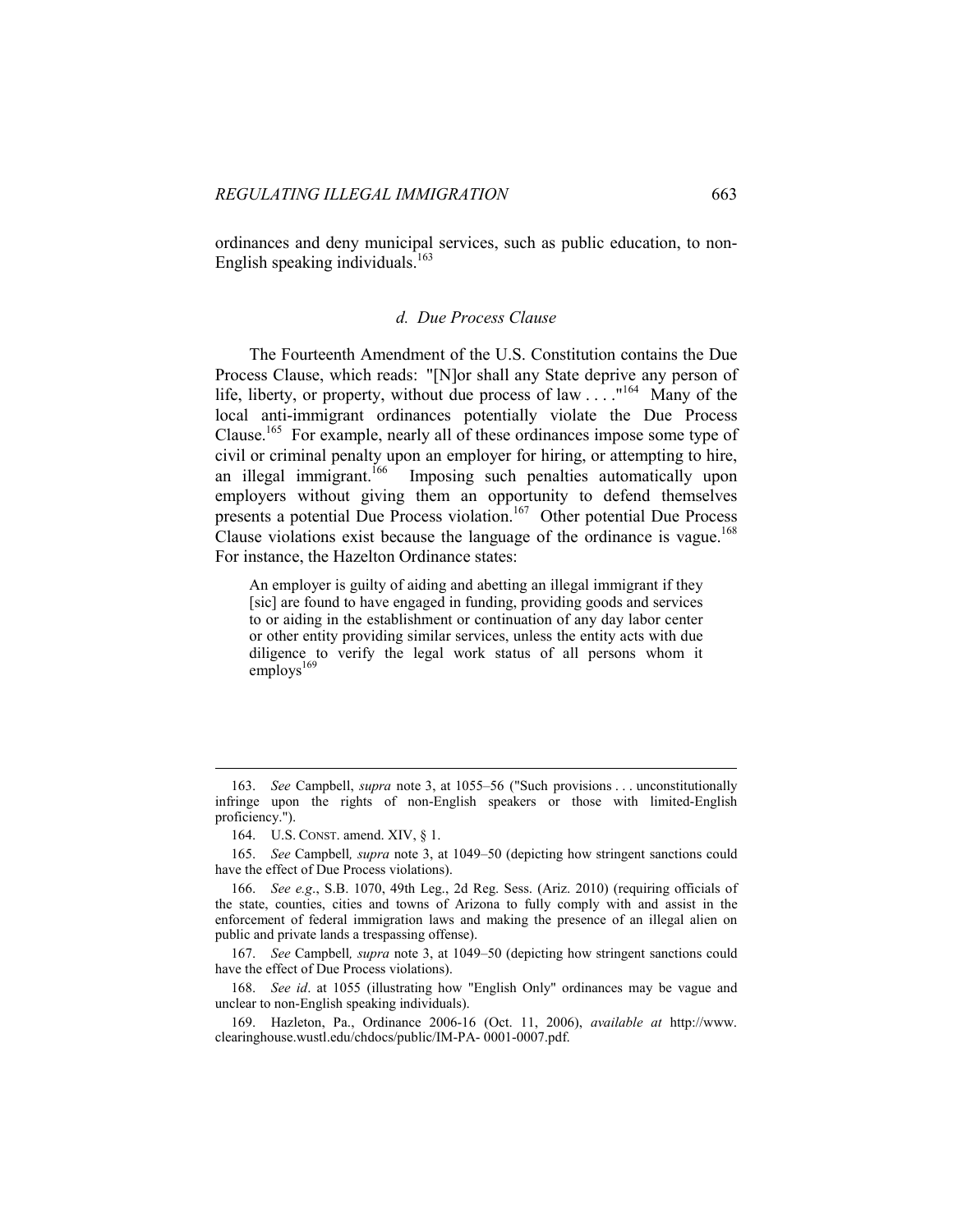Because the ordinance does not give an exact definition of what constitutes "due diligence," the entire ordinance is arguably vague, which potentially violates the employer's right to due process.<sup>170</sup>

A final example of a due process violation present in many local ordinances is in *Bright Lights, Inc. v. City of Newport*; 171 the court held that the plaintiff's right to due process was violated when the city denied her the opportunity to defend herself by demonstrating she did not have actual or constructive knowledge of the illegal acts of her employees.<sup>172</sup>

### *III. Future Jurisprudence*

The Hazelton Ordinance was the first to be challenged in federal court.173 However, the *Hazelton* decision and those that followed it have not yet resolved the constitutional issues.<sup>174</sup> And the Supreme Court has yet to render its opinion.<sup>175</sup> But the day for the Supreme Court to speak might be rapidly approaching.<sup>176</sup>

The Supreme Court could hold that these anti-immigrant local ordinances are unconstitutional attempts to regulate illegal immigration to some degree; therefore, they are preempted by federal law and should be struck down as unconstitutional.<sup>177</sup> Whether the Supreme Court could find

 173. *See* Conley & Rosenberg, *supra* note 85, at 39–40 (discussing the procedural posture of the *Hazleton* case).

 174. *See id.* at 40 ("The Hazleton decision, however, will not bring a final conclusion to the issues raised in the immigration debate by local municipalities.").

175. *See* King, *supra* note 112 and accompanying text.

 176. *See* King, *supra* note 112 and accompanying text; *see also* Lozano v. City of Hazleton, No. 07-3531, 2010 U.S. App. LEXIS 18835, at \*138, \*153 (3d Cir. Sept. 9, 2010) (finding that Hazleton's ordinances regulating employment of undocumented immigrants and provision of housing to undocumented immigrants were preempted by the Federal Immigration Reform and Control Act).

 177. *See* Campbell, *supra* note 3, at 1058–60 (detailing the various ordinances and regulations occurring across the United States in response to the presence of illegal immigrants); *see also* Conley & Rosenberg, *supra* note 85, at 34–35 (discussing the

 <sup>170.</sup> *See* Campbell, *supra* note 3, at 1047 (showing the effect of the vagueness of an ordinance in employment due process situations).

 <sup>171.</sup> *See* Bright Lights, Inc. v. City of Newport, 830 F. Supp. 378, 385 (F.D. Ky. 1993) (stating that a challenged enactment need not deprive a citizen of his physical liberty to offend due process; it is enough that it seeks to deprive him of property interest, such as a license).

 <sup>172.</sup> Id. at 387 ("Thus, a statute must delineate any prohibited conduct 'with sufficient definiteness that ordinary people can understand what conduct is prohibited and in a manner that does not encourage arbitrary and discriminatory enforcement.'") (quoting Kolender v. Lawson, 461 U.S. 552, 357–358 (1983)).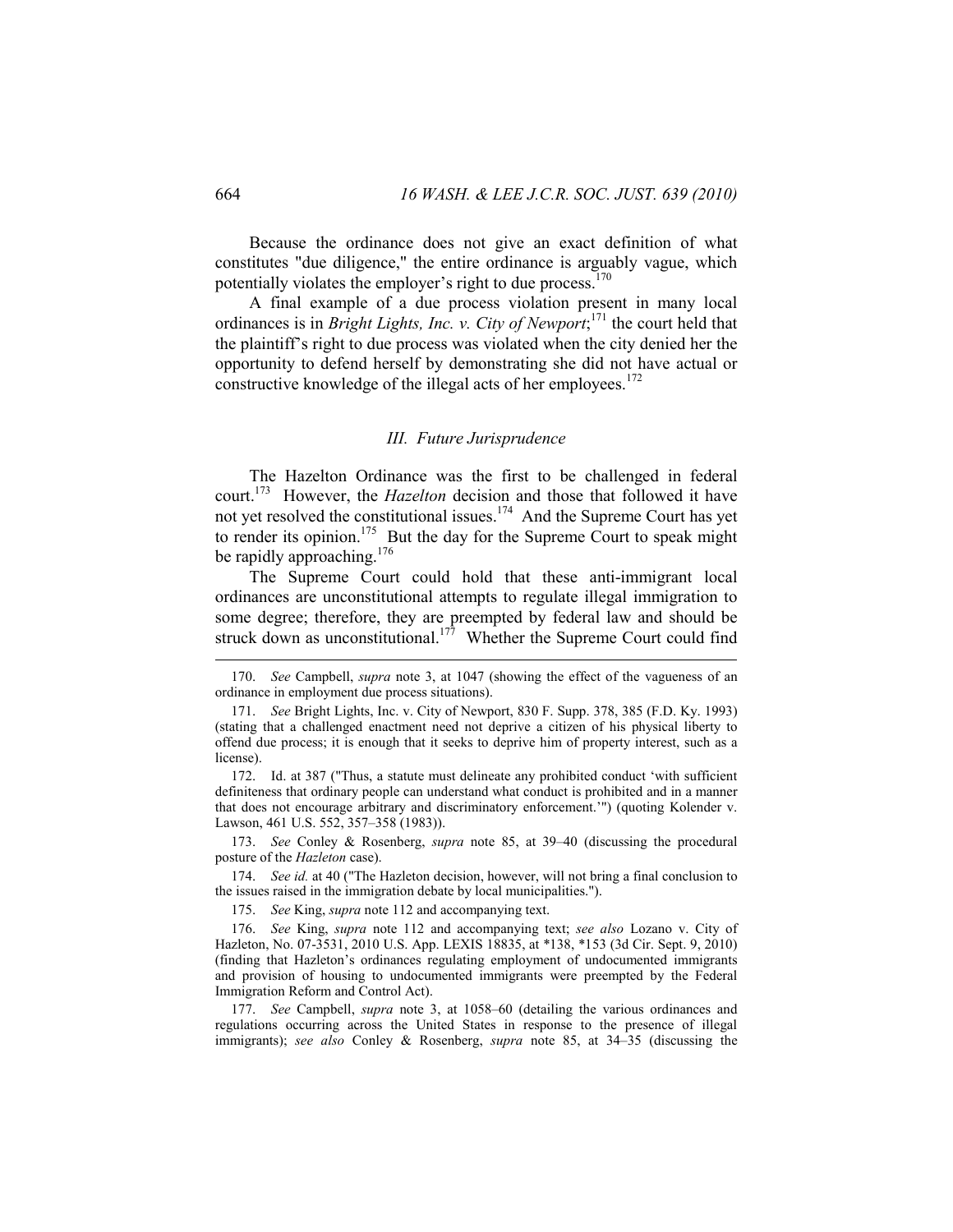that the ordinances are unconstitutional because they deny constitutional rights to illegal immigrants is more difficult to predict.178 As noted earlier, the Supreme Court's current jurisprudence regarding whether illegal immigrants are entitled to constitutional rights is still ambiguous.<sup>179</sup> The determining factor appears to be whether or not the illegal immigrant in question has developed substantial connections with this country.<sup>180</sup> As a result, it is likely that geography will play an important factor in determining whether or not illegal immigrants residing in a particular area are entitled to the benefits and protections of the four constitutional rights discussed in this Note.<sup>181</sup> Illegal immigrants living deeper inside the United States may be more likely to be viewed as having developed a substantial connection with this country than those living in the border states.<sup>182</sup> In addition, only two of the four potential constitutional rights, the Due Process Clause and the Equal Protection Clause, were specifically mentioned by the Court in the *Verdugo-Urquidez* case.<sup>183</sup> This indicates that, in the future, the Court may be more likely to find that a given set of illegal immigrants is entitled to enjoy those two constitutional rights, to the exclusion of the others.

The holding of a lower court on the issue of whether illegal immigrants are entitled to constitutional rights is notable. In July 2007, U.S. District Court Judge James Munley ruled against the city of Hazelton, finding that the Hazelton Ordinance was preempted by federal law and violated the plaintiffs' due process rights.<sup>184</sup> Obviously, lower court

 $\overline{a}$ 

 181. *See supra* Part I (describing in detail the four constitutional rights discussed in this Note).

 182. *See Verdugo-Urquidez*, 494 U.S. at 271 (discussing the effect of the substantial connection test).

 183. *See generally id*. (discussing the due process and equal protection constitutional protections in relation to illegal immigrants).

 184. *See* Lozano v. Hazleton, 459 F. Supp. 2d 332, 336 (M.D. Pa. 2006) (granting a temporary restraining order in an action challenging constitutionality of two city immigration ordinances); *see also Judge Voids Pa. City's Illegal Immigration Law*, MSNBC NEWS, July 26, 2007, http://www.msnbc.msn.com/id/19978003/ (last visited Sept. 7, 2010) (discussing the effect of the *Hazleton* decision nationwide) (on file with the Washington and

immigration ordinance in the *Hazleton* case).

 <sup>178.</sup> *See supra* Part II.B.2.c (describing the ambiguity present in illegal immigration regulation and administration, particularly concerning ordinances).

 <sup>179.</sup> *Id.*

 <sup>180.</sup> *See* United States v. Verdugo-Urquidez, 494 U.S. 259, 260 (1990) ("This suggests that 'the people' refers to a class of persons who are part of a national community or who have otherwise developed sufficient connection with this country to be considered part of that community.").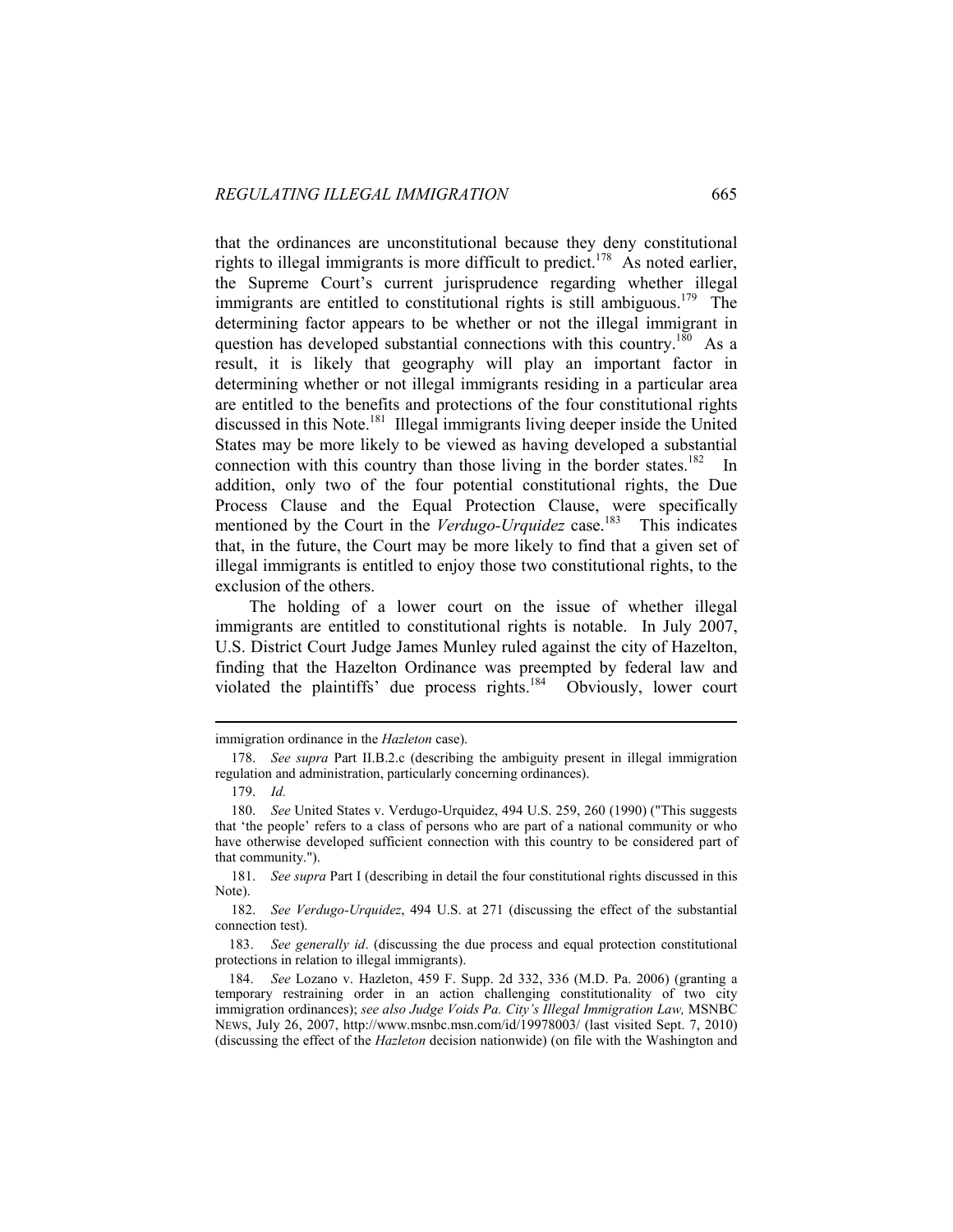judgments are no guarantee for predicting the Supreme Court's future jurisprudence, but they can be helpful in calculating an educated guess about the future.

### *IV. Alternative Solutions*

As this Note suggests, the vast majority of local anti-immigrant ordinances are unconstitutional on many levels.<sup>185</sup> It is entirely possible that the Supreme Court will take on this issue and hold that they are unconstitutional. Therefore, these local ordinances are obviously not a viable permanent solution that will fix cities' perceived illegal immigration problems. This Note argues a feasible long-term solution can be created with a two-pronged approach that entails: (1) drafting new federal legislation and (2) re-evaluating the current federal budget allocations being spent to enforce the nation's drug laws.

### *A. New Federal Legislation*

The Clear Law Enforcement for Criminal Alien Removal Act (CLEAR Act) was a bill proposed in  $2005$ .<sup>186</sup> The goal of the bill is to provide for enhanced federal, state, and local assistance in the enforcement of the immigration laws.<sup>187</sup> The CLEAR Act intended to improve upon existing immigration agencies, such as the Department of Homeland Security and the U.S. Immigration and Customs Enforcement (ICE), in order to more effectively address the current illegal immigration issues.<sup>188</sup> Theoretically, once it was passed, local governments would no longer feel the need to pass local anti-immigrant ordinances.<sup>189</sup> This bill never became law; it was merely referred to the House of Representatives, but did not go

Lee Journal of Civil Rights and Social Justice)*.* 

 <sup>185.</sup> *See supra* Part II.B (discussing the unconstitutionality of local anti-immigrant ordinances).

 <sup>186.</sup> *See* Clear Law Enforcement for Criminal Alien Removal Act*,* H.R. 3137, 109th Cong. (2005) (providing for federal, state, and local assistance in the enforcement of the immigration laws, and amending the Immigration and Nationality Act to authorize appropriations to carry out the State Criminal Alien Assistance Program, and for other purposes)*.*

<sup>187</sup>*. See id*. at preamble (describing the purpose of the CLEAR Act).

 <sup>188.</sup> *See id*. § 2 (discussing the purpose of the CLEAR Act in more detail).

 <sup>189.</sup> *Id.* § 3.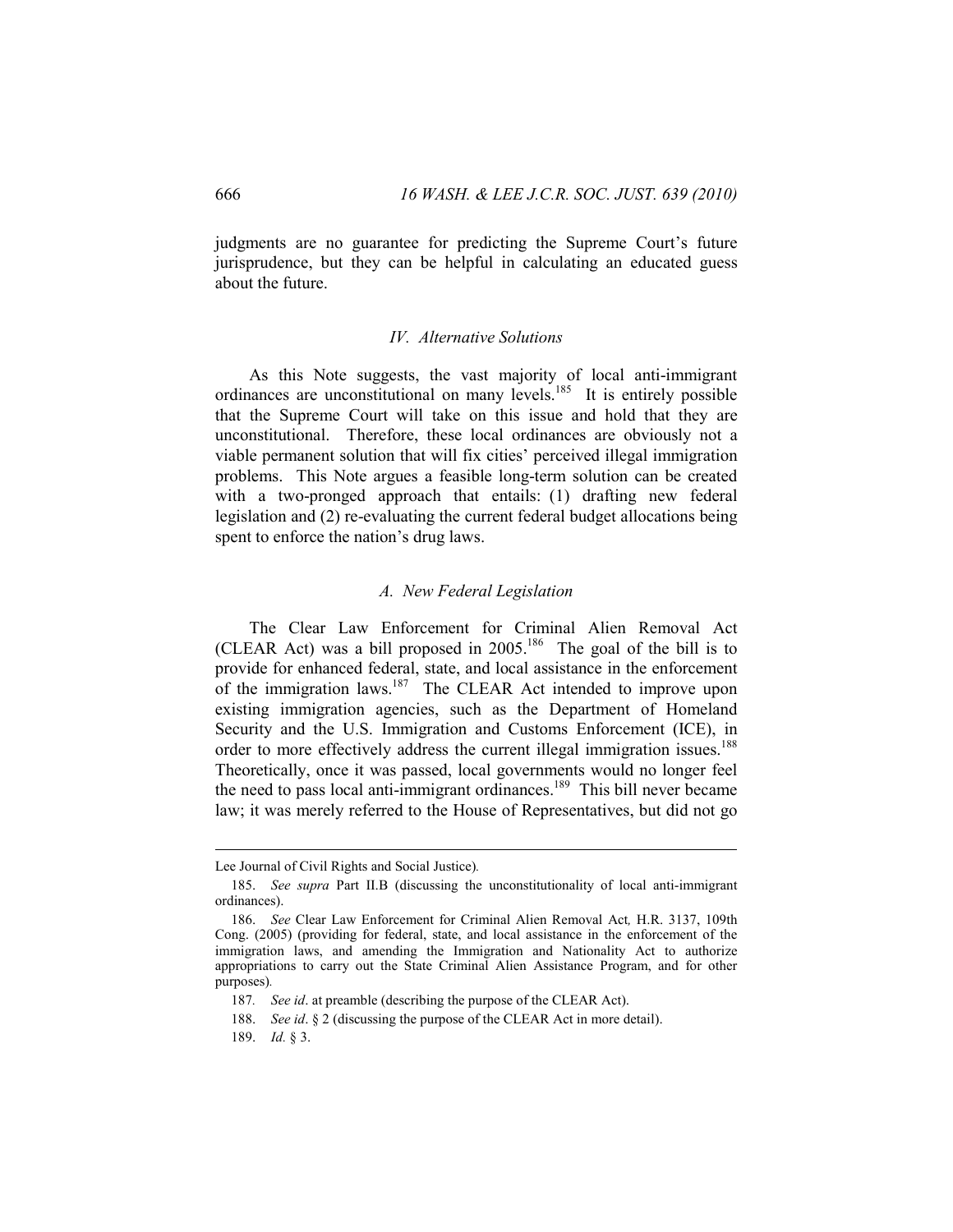$\overline{a}$ 

further.<sup>190</sup> Reinforcing existing immigration agencies could take pressure off of local and state governments to pass anti-immigrant legislation and could be part of a permanent solution.<sup>191</sup> Congress should continue to pursue this bill or one similar to the CLEAR Act.

### *B. Federal Budget Allocations Spent on Enforcing Drug Laws*

In addition to reinforcing federal immigration agencies, the government should also re-evaluate the money currently allocated to enforcing the nation's drug laws. By amending the nation's current drug laws and budget allocation policies, the government could become more effective in curtailing the supply side of the narcotics black market. As this Note already mentioned, there is a correlation between the increase in the flow of illegal immigrants entering the country at the U.S.-Mexico border and the increase in crime rates.<sup>192</sup> Furthermore, many illegal immigrants aid the Mexican drug cartels by trafficking drugs into the United States.<sup>193</sup> The United States' recent meth epidemic has only fueled the growth of the Mexican cartels.<sup>194</sup>

Currently, the U.S. government allocates a significant amount of funding for the purpose of enforcing ineffective drug laws.<sup>195</sup> In 2008, the government's annual budget for enforcing drug laws was approximately

 <sup>190.</sup> Clear Law Enforcement for Criminal Alien Removal Act, H.R. 3137, 109th Cong. (2005)*, available at* http://www.govtrack.us/congress/bill.xpd?bill=h109-3137 (tracking the status of the CLEAR Act bill and stating that it never became law) (on file with the Washington and Lee Journal of Civil Rights and Social Justice).

 <sup>191.</sup> *See* JESSICA M. VAUGHAN & JON D. FEERE, TAKING BACK THE STREETS: ICE AND LOCAL LAW ENFORCEMENT TARGET IMMIGRANT GANGS 1 (2008), *available at*  http://www.cis.org/articles/2008/back1208.pdf ("Policymakers should take further steps to institutionalize partnerships between state and local law enforcement agencies and ICE in order to address gang and other crime problems with a connection to immigration.").

 <sup>192.</sup> *See* CORONADO & ORRENIUS, *supra* note 52, at 7 (discussing the correlation between increased crime rates and illegal immigration).

 <sup>193.</sup> *See id.* at 5 (discussing the increased use of illegal immigrants in drug trafficking across the United States–Mexico border).

 <sup>194.</sup> *See* Steve Suo, *Mexican Meth*, FRONTLINE, 2005, http://www.pbs.org/wgbh/ pages/frontline/meth/etc/updmexico.html (last visited Sept. 7, 2010) (describing the growing problem of meth production in Mexico as it becomes more difficult to produce in the U.S.) (on file with the Washington and Lee Journal of Civil Rights and Social Justice).

 <sup>195.</sup> *See* Alex Kreit, *Toward a Public Health Approach to Drug Policy*, 3 ADVANCE: THE J. OF THE AM. CONST. SOC'Y FOR L. AND POL'Y ISSUE GROUPS 33, 47 (2009) (discussing the ineffective nature of drug policy in America).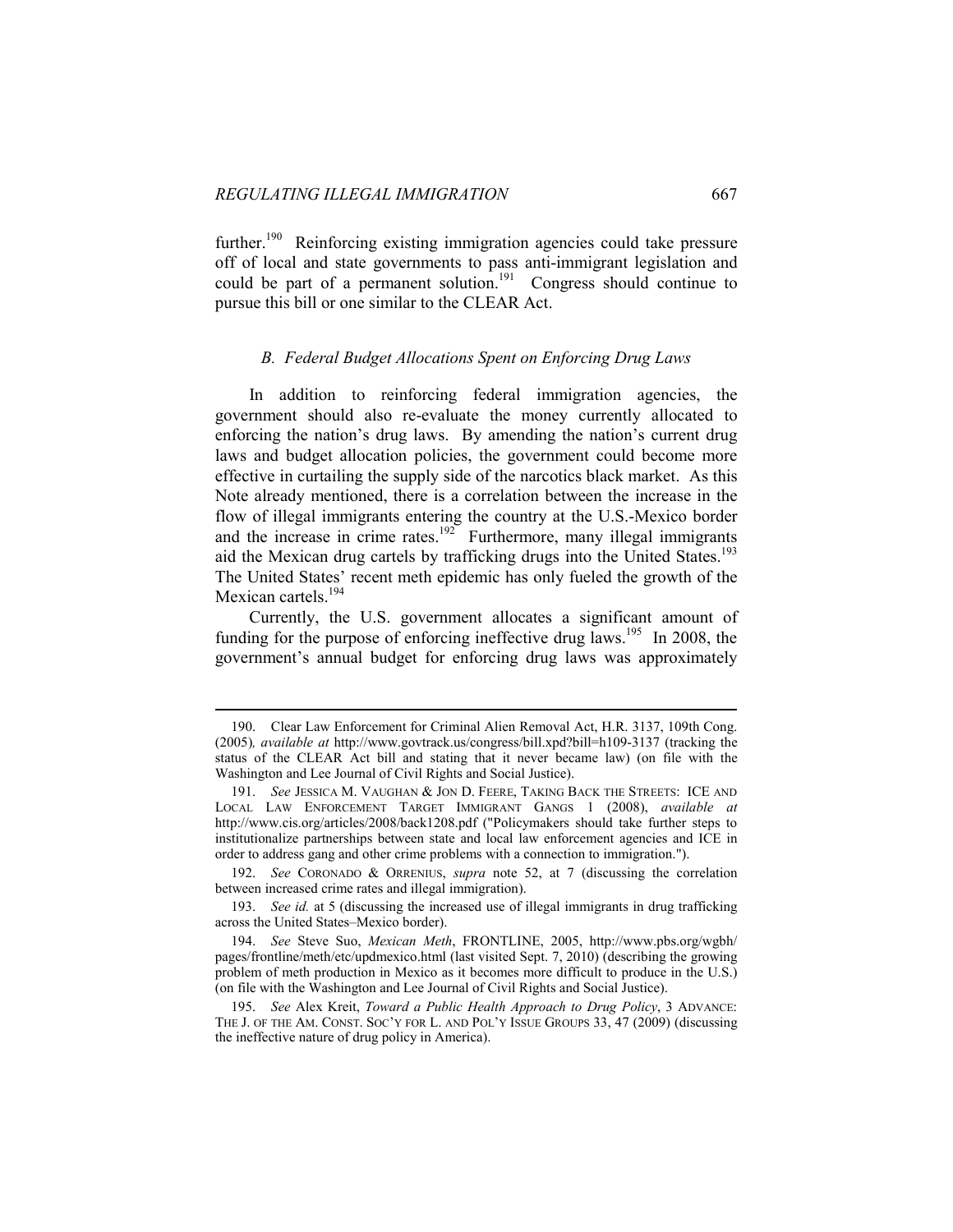\$14.1 billion.<sup>196</sup> Each year, a large portion of that annual budget is spent enforcing the current drug laws within our own borders.<sup>197</sup> In the last two decades, over ten million American citizens have been arrested for marijuana offenses.<sup>198</sup> Approximately a quarter of a million of those who faced criminal charges for marijuana possession were convicted of a felony and sentenced to prison for at least one year.<sup>199</sup> In 1970, before our government started its War on Drugs, there were 3,384 marijuana drug offenders serving time in federal prison.<sup>200</sup> Today, that number has increased to over  $68,000^{201}$  Many of these inmates are first-time offenders with no prior criminal record.<sup>202</sup>

As alarming as those statistics are, they are only the tip of the iceberg. A recent statistical analysis of the criminal justice system showed that approximately one in 100 American citizens are currently incarcerated.<sup>203</sup> This means that the United States currently has more people in prison than *any other country*.<sup>204</sup> On average, about twenty percent of all inmates in America are serving time for drug related charges.<sup>205</sup> Our nation's current drug laws have the government spending billions and billions of dollars each year arresting, prosecuting, and incarcerating our nation's citizens for minor drug offenses.<sup>206</sup>

 $\overline{a}$ 

 202. *See* SCHLOSSER, *supra* note 59, at 57 ("Many are first offenders, without so much as a previous arrest, who have been imprisoned for low-level drug crimes.").

 <sup>196.</sup> EXECUTIVE SUMMARY, NATIONAL DRUG CONTROL STRATEGY FY–2009 REPORT 1 (2008), *available at* http://whitehousedrugpolicy.gov/publications/policy/09budget/exec\_ summ.pdf.

 <sup>197.</sup> *See generally* C. PETER RYDELL & SUSAN S. EVERINGHAM, CONTROLLING COCAINE: SUPPLY VS. DEMAND PROGRAMS, RAND (1994), *available at* http://www.rand.org/pubs/ monograph\_reports/2006/RAND\_MR331.pdf (discussing the amount of federal funds that go toward enforcing current cocaine laws).

 <sup>198.</sup> SCHLOSSER, *supra* note 59, at 71.

 <sup>199.</sup> *Id*.

 <sup>200.</sup> *Id.* at 57.

 <sup>201.</sup> Ryan S. King & Marc Mauer, *The War on Marijuana: The Transformation of the War on Drugs in the 1990s*, THE SENTENCING PROJECT 28 (2005), *available at* http://sentencingproject.org/doc/publications/dp\_waronmarijuana.pdf.

<sup>203</sup>*.* Adam Liptak, *U.S. Imprisons One in 100 Adults,* N.Y. Times, Feb. 29, 2008, at A14*.*

 <sup>204.</sup> *See id.* ("The United States imprisons more people than any other nation in the world.").

<sup>205</sup>*. See Incarcerated America*, HUMAN RIGHTS WATCH BACKGROUNDER (2003), http://www.hrw.org/legacy/backgrounder/usa/incarceration/ (last visited Sept. 7, 2010) ("In 2000, 22 percent of those in federal and state prisons were convicted on drug charges.") (on file with the Washington and Lee Journal of Civil Rights and Social Justice).

 <sup>206.</sup> *See* SCHLOSSER, *supra* note 59, at 57 (discussing the frequency and expense of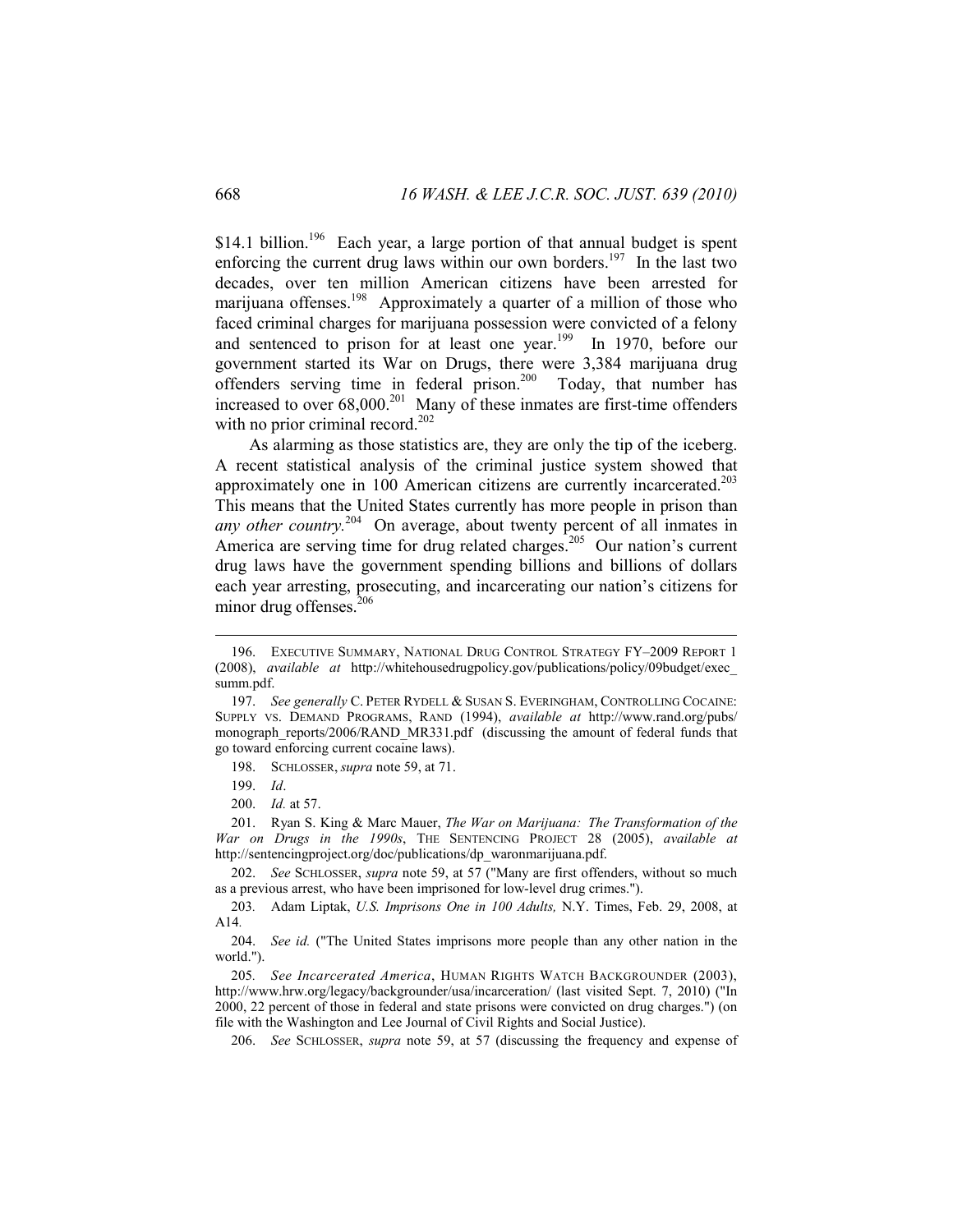The past three decades have shown that this strategy is simply not effective.<sup>207</sup> Instead, our government should focus on shutting down the Mexican cartels that are currently supplying the majority of the drugs to the United States. By decriminalizing marijuana, reducing the criminal penalties for simple possession offenses, and repealing the federal mandatory minimum sentencing guidelines for drug offenses, the black market for drugs will naturally shrink on its own.<sup>208</sup> This allows for a smaller allocation of government funds to be spent enforcing drug laws within our borders.<sup>209</sup> The money that is left over could be spent on shutting down the supply side of the black market—the Mexican cartels.

By amending the nation's drug laws to allow the government to be more effective in curtailing the Mexican cartels that are the main suppliers of drugs to the United States, the government could then lower crime rates by reducing drug smuggling activities along the nation's southern border with Mexico. Reducing crime rates would, in turn, reduce the public's overall perception that illegal immigrants are responsible for the criminal activities in their cities. This would reduce the political pressure the public is exerting on its local governments to pass anti-immigrant ordinances.

### *V. Conclusion*

In conclusion, the recent anti-immigrant ordinances that were passed in many cities across the country are a product of the public's growing negative sentiment toward illegal immigrants.210 This negative sentiment primarily originates from two main public concerns: (1) economic concerns and (2) concerns that illegal immigrants are causing increased levels of criminal activity.<sup>211</sup> Many of the public's economic concerns are

arresting drug offenders).

 <sup>207.</sup> *See id*. (discussing the ineffectiveness of some American drug policies).

 <sup>208.</sup> *See generally* David A. Boyum & Mark A.R. Kleiman, *Substance Abuse from a Crime-Control Perspective*, *in* CRIME: PUBLIC POLICIES FOR CRIME CONTROL (James Q. Wilson and Joan Petersilia eds., 2002) (discussing the effects of decriminalizing marijuana on the black market).

 <sup>209.</sup> *See id.* at 336–37 ("[T]he drug trade also drains the resources of the criminal justice system. This too may encourage crime.").

 <sup>210.</sup> *See supra* Introduction (discussing that anti-immigrant public sentiment has put increased political pressure on local municipal governments to take action against illegal immigrants).

 <sup>211.</sup> *See supra* Part I.B (discussing public anxiety over illegal immigrants' increased correlation to criminal activity).